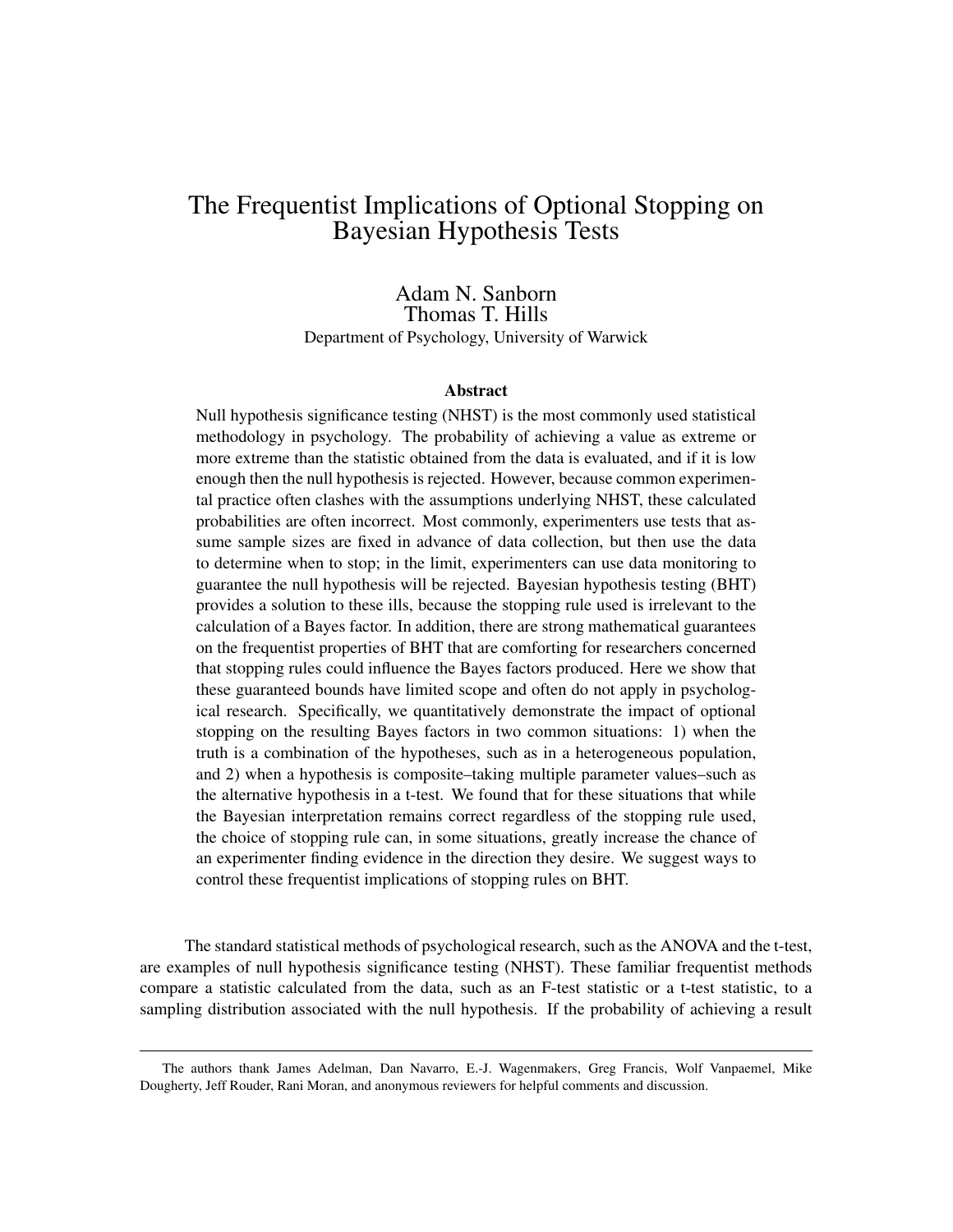as extreme or more extreme than the one obtained is lower than a predetermined threshold–the probability of making a type I error,  $\alpha$ –then the null hypothesis is rejected.

One of the difficulties of using NHST is that the relevant details of the experimental procedure, such as the reason that the experimenter stopped collecting data, are often unknown to the reader. The reported number of participants could have been collected in a variety of ways. It could be that the number of participants was fixed in advance, here called *fixed stopping*, or the experiment was stopped in response to the data collected, here called *optional stopping*. In the most extreme case of optional stopping, which we call *preferential stopping*, researchers check the data as observations are collected and stop the experiment as soon as a significant result is acquired.

Optional stopping in these various forms is potentially quite common. In a recent survey, 58% of researchers admitted to having collected more data after looking to see whether the results were significant and 22% admitted to stopping an experiment early because they had found the result that they were looking for (John, Loewenstein, & Prelec, 2012). Participants playing the role of an experimenter have also shown high prevalence of this type of behavior (Yu, Sprenger, Thomas, & Dougherty, submitted). There are often good reasons for optional stopping. One possible reason for optional stopping is a high cost of continuing to collect more data (e.g., in fMRI experiments or medical trials), and thus early stopping following clear results can reduce the overall costs of doing research. In contrast, the data may be noisier than expected and more data may be required to observe an effect when it is present.

The statistical consequence of optional stopping is that, without appropriate corrections, the reported results will often be overstated. There are various NHST methods for sequential analysis of the data (e.g., Armitage, 1960; Wald, 1947), but they are rarely used. Instead, psychological researchers almost always use NHST methods that assume the sample size is fixed in advance of the experiment; this mismatch inflates the probability of erroneously obtaining a significant result when the null hypothesis is true. Table 1 (from Armitage, McPherson, and Rowe (1969) and used later in Jennison and Turnbull (1990), Pocock (1983), and Wagenmakers (2007)) gives a clear example of this inflation. Here the experimenter tests whether the mean of normally distributed data with known variance is equal to zero. The data are collected in equal-sized batches and preferential stopping is used: the test is performed after each batch is collected and if a significant result is found then the experiment is stopped. Using a test that assumes a fixed sample size, the probability of achieving a result of  $p < .05$  increases as a function of the number of times that the data are tested. Citing a p-value based on a fixed sample size after repeatedly checking data is a misrepresentation of the evidence and how it was acquired. Most disturbingly, the probability of a single experiment 'rejecting the null' approaches unity with increasing numbers of tests – with NHST, experimenters who wish to reject the null hypothesis can be certain to do so if they commit themselves to collecting enough data.

Bayesian hypothesis testing (BHT) has been offered as a solution to many of the problems of NHST, and in particular to the problem of optional stopping (Edwards, Lindman, & Savage, 1963; Francis, 2012; Kass & Rafferty, 1995; Kruschke, 2010; Wagenmakers, 2007; Wagenmakers, Lodewyckx, Kuriyal, & Grasman, 2010). For example, according to Edwards et al. (1963) for Bayesian methods "...the rules governing when data collection stops are irrelevant to data interpretation. It is entirely appropriate to collect data until a point has been proven or disproven, or until the data collector runs out of time, money, or patience" (p. 193). In the same vein, Wagenmakers et al. (2010) notes that "for Bayesian hypothesis testing there is nothing wrong with gathering more data, examining these data, and then deciding whether or not to stop collecting new data – no special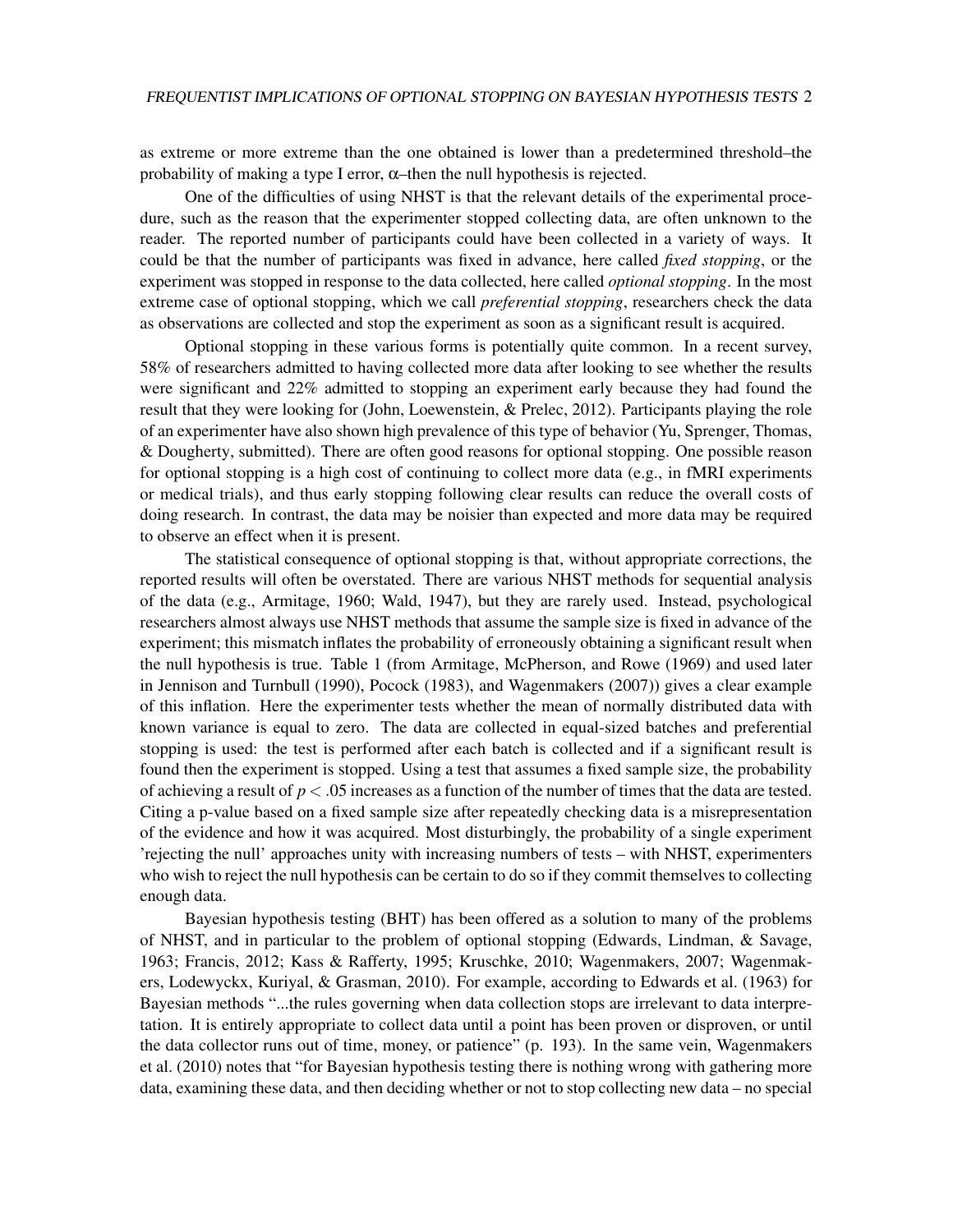|          | Number of tests Probability of rejecting $H_0$ |
|----------|------------------------------------------------|
|          | 0.05                                           |
| 2        | 0.08                                           |
| 3        | 0.11                                           |
| 4        | 0.13                                           |
| 5        | 0.14                                           |
| 10       | 0.19                                           |
| 20       | 0.25                                           |
| 50       | 0.32                                           |
| $\infty$ |                                                |
|          |                                                |

Table 1: Probability of rejecting a true null hypothesis as a function of the number of tests

corrections are needed" (p.167).

As we review below, the Bayesian interpretation of the evidence does not depend on the stopping rule used, and thus is correct no matter the reason used to stop the experiment or whether the stopping rule is known or unknown. However, there is also the practical question of what the frequentist properties of BHT are, which govern how easy it is to produce evidence for or against a hypothesis. Indeed, some researchers have investigated the frequentist properties of the standard Bayesian hypothesis test–the Bayes factor–and found mathematical bounds on how often the Bayes factor will reach certain values. As stated by Edwards et al. (1963), "...if you set out to collect data until your posterior probability for a hypothesis which unknown to you is true has been reduced to .01, then 99 times out of 100 you will never make it, no matter how many data you, or your children after you, may collect" (p. 239). These bounds seem to imply that BHT actually has better frequentist properties than NHST and researchers concerned about the frequency with which convincing Bayes factors could be produced can proceed without worrying about what sort of stopping rule the experimenter used. In this article, we will demonstrate that this is not always the case.

In particular, while the above quote about the bounds is correct, it applies only to very narrow situations (Mayo  $\&$  Kruse, 2001; Royall, 2000, Rejoinder), situations that rarely occur in psychological research. As a consequence, the above bound cannot always be used as a guide for the frequentist implications of using Bayes factors in psychological research, and it is possible that the probabilities of generating convincing Bayes factors are far higher than the quote implies. Even though Bayesian interpretations of Bayes factors do not depend on stopping rules, it may be possible to use optional stopping to influence both the size and direction of the evidence produced in an experiment, which could be used by researchers, inadvertently or not, to generate results that suit their purposes. We feel it is important for researchers to understand these properties, in order to have a more complete understanding of how to best use BHT in practice.

In what follows, we first provide a brief introduction to "the standard Bayesian solution to hypothesis testing" (Lewis & Raftery, 1997, p. 648), i.e., the Bayes factor, and its associated Bayesian interpretation. We then present the source of the mathematical guarantee on BHT, which bounds the frequentist probability of generating Bayes factors of a given size, even with preferential stopping. We then show that this mathematical bound is based on strict assumptions that are not met in two situations common to psychology experiments. These two cases are 1) when the truth is a combination of the hypotheses under consideration, such as with a heterogeneous population, and 2)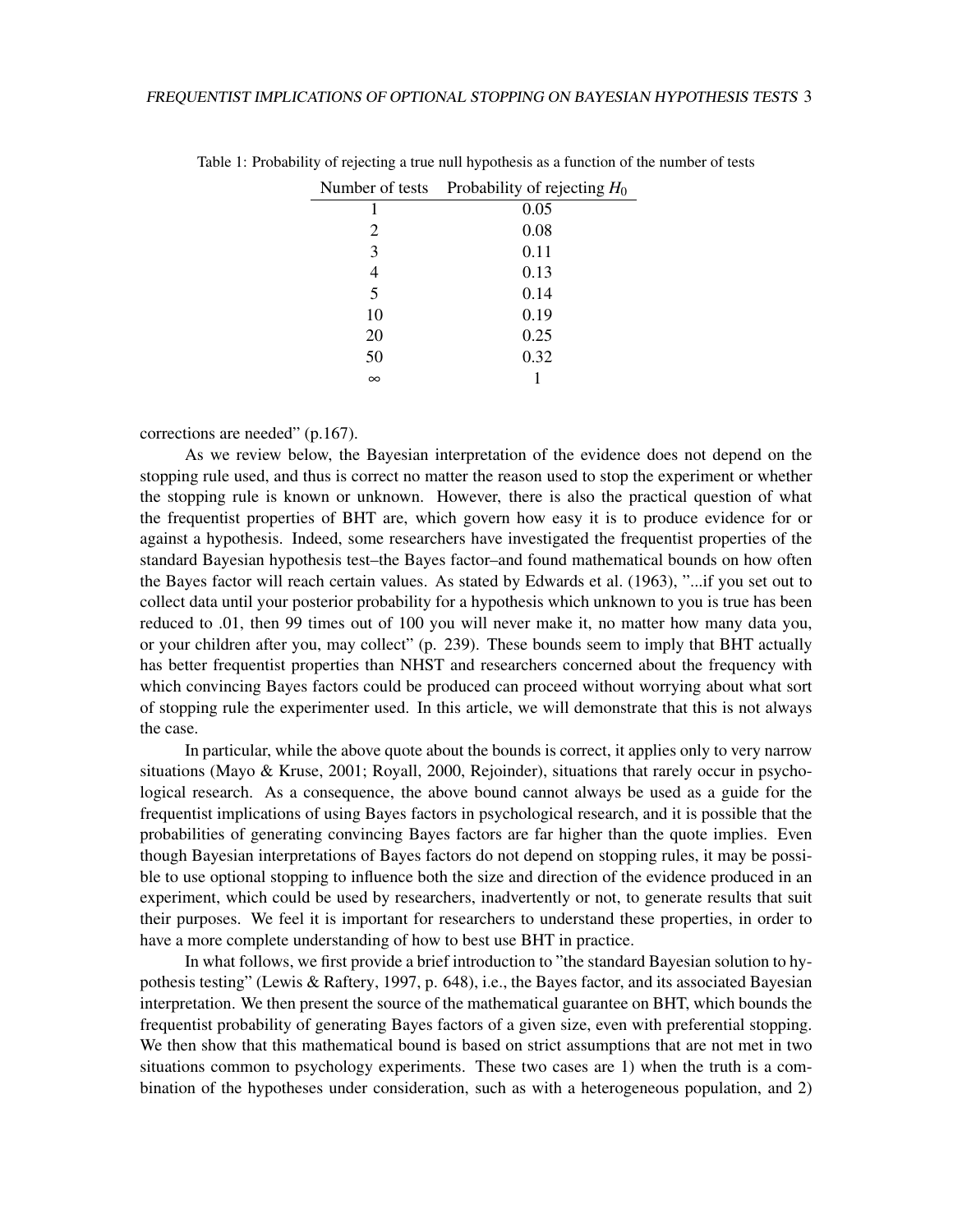when the true hypothesis is composite, such as the alternative hypothesis in a t-test. We investigate these cases with simulations to check how much the probabilities of generating convincing Bayes factors can be influenced by the choice of stopping rule, finding some situations in which it has a large effect and others in which the frequentist bound approximately holds. Finally, we discuss the frequentist implications of using Bayesian hypothesis tests and what techniques can be used to control the frequentist properties of these tests.

# Bayesian Hypothesis Testing

BHT provides a way of evaluating two hypotheses by directly comparing how well they explain the data. To do so, a Bayes factor is computed, which gives a convenient and easily interpretable statistic. The Bayes factor is the likelihood ratio of two hypotheses, providing the relative probability that the data could have been produced by one hypothesis or the other. For two competing hypotheses  $H_1$  and  $H_2$ ,

$$
BF = \frac{P(X_n|H_1)}{P(X_n|H_2)}\tag{1}
$$

where  $X_n$  are the data collected over *n* trials. Thus, the Bayes factor tells us how much more likely it is that the data were generated by  $H_1$  than by  $H_2$ . This follows from the fact that the Bayes factor is composed of a ratio of likelihood functions, which each represent conditional probability distributions associated with how likely the observed data would be given a specific hypothesis. According to the *likelihood principle* the likelihood function contains all the information relevant to inferences about *H* (Birnbaum, 1962; Hacking, 1965).

The computation of the likelihood,  $P(X_n|H)$ , depends on the type of hypothesis, of which there are two types. A *simple hypothesis* has no free parameters and consists of a single probability distribution defined over the possible data. For example, a coin with a fixed probability of heads (e.g., 0.55) is a simple hypothesis and one can easily compute the likelihood of any combination of heads or tails given this hypothesis. Null hypotheses can be simple hypotheses, an example of which is "the difference between two means is exactly zero<sup>1</sup>."

The second type of hypothesis is a *composite hypothesis* with one or more free parameters, each of which can take a number of possible values. It consists of a set of probability distributions, with the values of the parameters determining which probability distribution is used. Alternative hypotheses are commonly composite hypotheses, for example, "the probability of heads does not equal one half" or "the difference between two means is not zero". Computing the Bayes factor for a composite hypothesis makes use of a prior distribution over the free parameters. If  $\theta$  is a continuous free parameter, the prior  $P(\theta|H_1)$  indicates the belief in different values of the parameter before the experiment begins. Given this prior distribution, computing the likelihood is straightforward: the probability of the data given a hypothesis is essentially the average of the probabilities of the data over all values of θ, weighted according to their prior probabilities,

$$
P(X_n|H_1) = \int_{\Theta} P(X_n|\Theta, H_1) P(\Theta|H_1) d\Theta.
$$
 (2)

<sup>&</sup>lt;sup>1</sup>This example is only a simple hypothesis when the variance is known. If the variance is unknown, the null hypothesis is referred to as a *point hypothesis*, because it is a composite hypothesis in which the difference between the means is fixed at a particular point. This difference becomes relevant in our investigation of the Bayesian t-test.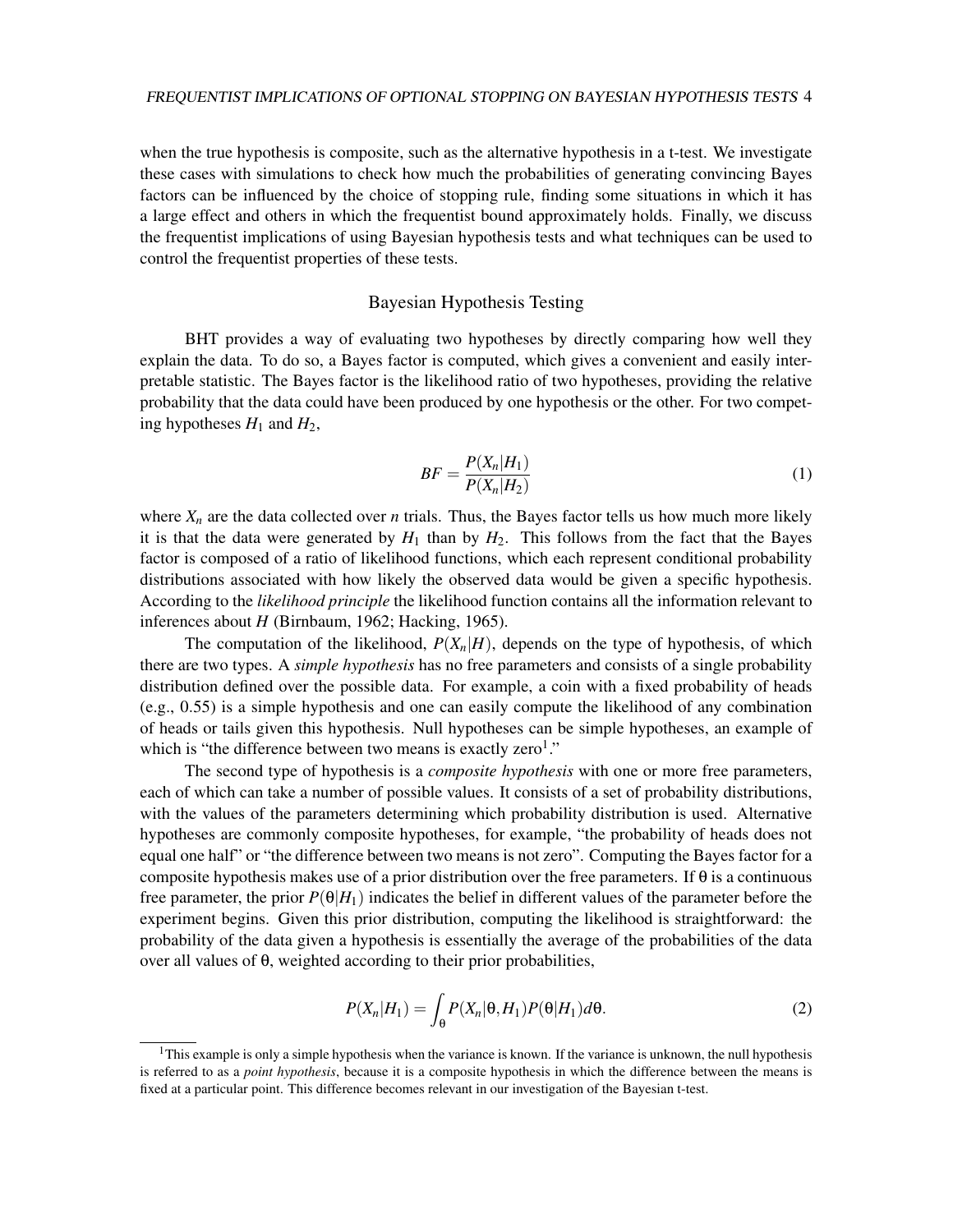After collecting data, the Bayes factor can be directly reported as the strength of the evidence in favor of one hypothesis or the other, and the Bayes factor contains all the information about the experiment needed for researchers to update their prior beliefs about the hypotheses. As we review in more detail in the Discussion, because of the likelihood principle the intentions of the experimenter or the use of certain stopping rules are irrelevant: the data are the data and the likelihoods are not subject to anything but the data (Berger & Wolpert, 1988; Good, 1982; Lindley, 1957). Moreover, the Bayes factor is a measure of relative evidence about two hypotheses, not an indication of how frequently a particular result would be attained given repeated experiments. The continuous nature of the evidence is perhaps confusing for researchers more familiar with the fixed p-value thresholds used in NHST. Possibly because of this, researchers have developed qualitative labels indicating the strength of the evidence for different thresholds of Bayes factors. In what follows, we use one set of three thresholds, 3:1, 10:1, and 100:1, which have been respectively described as 'substantial,' 'strong,' and 'decisive' evidence in favor of one hypothesis over another (Wetzels et al., 2011; though the somewhat arbitrary nature of label assignment has resulted in other slightly different schemes: Jeffreys, 1961; Kass & Rafferty, 1995; Royall, 1997).

# Optional Stopping and the Universal Bound

A often-cited frequentist guarantee for Bayes factors is that there is a bound on how often any stopping rule, including preferential stopping, can result in evidence that supports a false hypothesis over the true hypothesis (Birnbaum, 1962; Kerridge, 1963; Robbins, 1970; C. Smith, 1953). Because of its generality, this is known as the *universal bound* (Royall, 2000). Let us assume that an experimenter preferentially stops the experiment as soon as the Bayes factor reaches the value *k* in support of his favored hypothesis, where  $k > 1$ , or otherwise continues until he runs out of resources. If the experimenter is seeking evidence for the false hypothesis over the true hypothesis, the probability that he will be successful, no matter how long he continues, has a maximum upper limit,

$$
p\left(\frac{P(X_n|F)}{P(X_n|T)} > k\right) \le \frac{1}{k} \tag{3}
$$

where  $F$  is the false hypothesis and  $T$  is the true, or data-generating, hypothesis. Thus, if an experimenter aimed to find 10:1 evidence favoring a false hypothesis over a true hypothesis, in only 10% of all experiments could preferential stopping achieve this goal. This is certainly an advantage over NHST (see Table 1), for which the chances are  $100\%$ .

The proof of the universal bound is reproduced in the Appendix, and it holds for any stopping rule. It is the basis for the quote by Edwards et al. (1963) in the introduction, stating that no matter how long an experiment is run and no matter what stopping rule is used, there is a high probability that strong evidence for the false hypothesis can never be obtained. Even for the weakest criterion we consider,  $3:1$ , there is only a  $1/3$  chance that the experimenter will ever be successful in stopping with evidence against a true hypothesis. This bound on the frequency of obtaining particular Bayes factors is a powerful tool for researchers interesting in controlling the frequentist implications of BHT.

Importantly, however, this bound is based on very specific assumptions. The first is that one of the hypotheses is true. The second is that the true hypothesis is a simple hypothesis. As we will show, these assumptions are rarely met in psychology experiments. Indeed the limitations on the universal bound to tests between simple hypotheses has been noted before in the statistics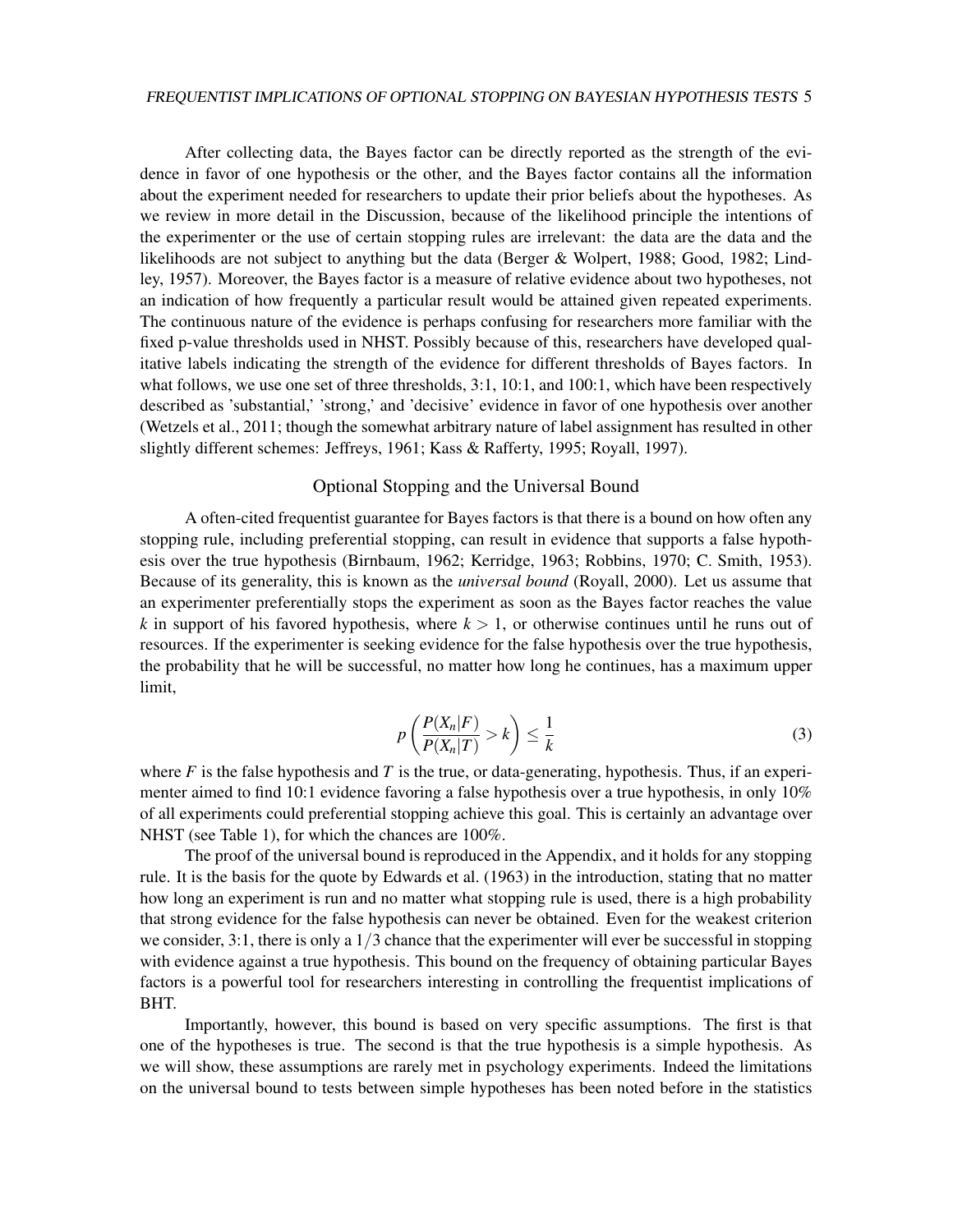literature (Mayo & Kruse, 2001; Royall, 2000, Rejoinder), but here we investigate the quantitative consequences of the limitations as well as go into greater depth as to where the universal bound remains a good guide. In the following two sections we explore the consequences of preferential stopping when the universal bound's assumptions are not satisfied. In both sections, we demonstrate the violation first with a coin flipping example and then with a more practically relevant example from the psychological literature.

# When the Truth is a Combination of the Hypotheses

Researchers often propose hypotheses that reflect a particular theoretical outlook. For example, researchers might believe that people are using heuristic or rational models of decision making (Gigerenzer & Todd, 1999; Lee & Cummins, 2004), or perhaps they are using an exemplar or prototype representation to generalize their experiences (Medin & Schaffer, 1978; Nosofsky, 1986; Reed, 1972). These hypotheses are tested against one another to explain empirical data, but it is commonly understood that in describing such a complex system as the mind, no theory is ever completely true (Nester, 1996). It could well be that the population is heterogeneous, and that some hypotheses describe some individuals but not others. Indeed, it has been found that some individuals are better described by heuristics and others by more compensatory decision strategies (Lee  $&$  Cummins, 2004) and some individuals better described by a prototype model and others by an exemplar model (Bartlema, Lee, Wetzels, & Vanpaemel, submitted). Heterogeneity can occur even within an individual: people can use different strategies at different times (e.g., Rieskamp & Hoffrage, 2008). Researchers often test "pure" hypotheses, while the true generating model might be a mixture of the hypotheses under consideration: for some trials or individuals one hypothesis is true and for the remaining trials or individuals the other hypothesis is true.

A related possibility is that the true generating model is actually an integrated combination of both of the hypotheses under consideration. One relevant example is human estimation of the joint probability of two independent events. The normative rule is to multiply the probabilities of the independent events together, but some researchers have instead proposed that people respond with the weighted average of the probabilities of the two independent events (Fantino, Kulik, Stolarz-Fantino, & Wright, 1997; Nilsson, Winman, Juslin, & Hansson, 2009). The normative rule and the weighted average rule are the usual hypotheses that are compared in these experiments. However, other researchers have found that the best fitting model is an average of these two hypotheses (Jarvstad & Hahn, 2011; Wyer, 1976). In general, the behavior produced could well be a weighted average of the behavior predicted by each of the hypotheses, that is, the data generating hypothesis may be an integrated combination of the two hypotheses considered.

Here we evaluate the probability of reaching particular Bayes factors when neither hypothesis describes the data well alone and instead the truth is a combination of the hypotheses. In particular, we are interested in examining the consequences of preferential stopping. Our examples below are framed in terms of an integrated combination of hypotheses, meaning a weighted average of the predictions of each of the hypotheses. However, if the data are binary and binomially distributed, then a mixture of the hypotheses and a weighted average of the hypotheses are mathematically indistinguishable (shown in Appendix B). Thus our simulations apply to both situations described above. We begin with a toy example based on coin flipping to demonstrate the general principle, and then we move to a more realistic example based on forgetting functions.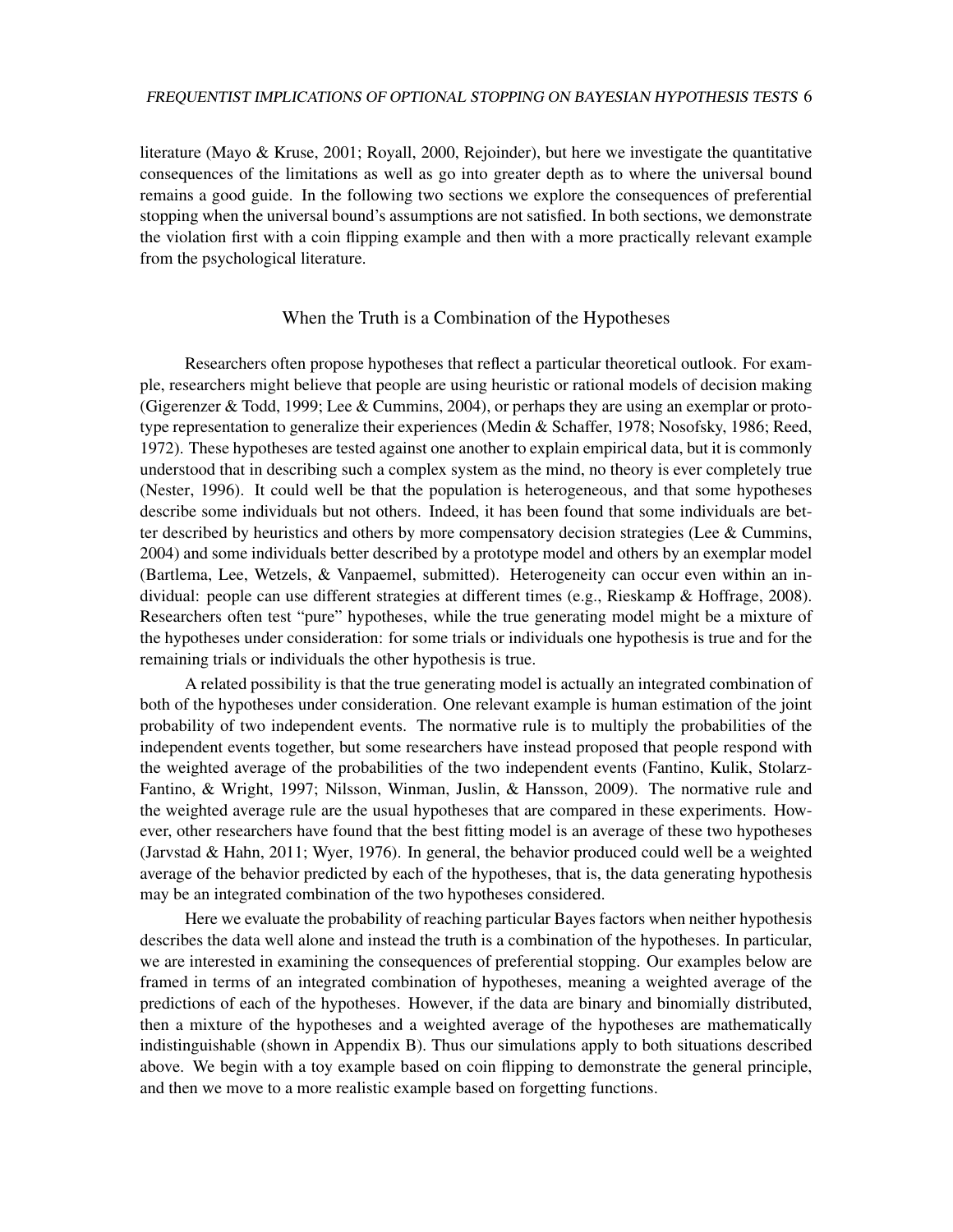# *Deciding Between Two Biased Coins*

Our first example will test between two specific hypotheses about the bias of a coin and investigate the frequency of achieving Bayes factor thresholds for a range of different biases that are not necessarily equal to the hypotheses that are considered. One of the hypotheses, *CH*, is that the coin is biased towards producing heads, with  $P(H|C_H) = 0.75$ . The other hypothesis,  $C_T$ , is that the coin is equally biased towards producing tails, where  $P(H|C_T) = 0.25$ . Given that the experimenter independently flips a coin *n* times, the probability of *s* heads for either of these coins follows a Binomial distribution,

$$
P(s|n) = \binom{n}{s} P(H)^s (1 - P(H))^{n-s}.
$$
 (4)

Suppose that data are generated such that each hypothesis is a combination of the hypotheses, either meaning that one of the two coins from the hypotheses is selected randomly with some probability on each trial, or (equivalently as we have shown) that a single coin with a bias that lies between the two hypotheses is flipped on every trial. Let *w* indicate the weight for each hypothesis, with the probability of heads in the data being  $P(H) = wP(H|C_H) + (1 - w)P(H|C_T)$ . Figure 1A shows how the Bayes factors change as the data are collected for three sample experiments, with each path showing the trial-by-trial value of the Bayes factor as the heads and tails are accumulated. These paths are shown relative to the thresholds for substantial, strong, and decisive evidence for each hypothesis. We show two cases: one for which  $C_H$  is true ( $P(H) = 0.75$ ) and one for which  $w = 0.5$ (the two hypotheses are equally weighted and the coin is fair). When  $C_H$  is true and  $P(H) = 0.75$ , the assumptions of the universal bound hold. The Bayes factor for each example experiment drifts rapidly toward dominance for the true hypothesis and only  $1/3$  of the sample experiments exceed the 3:1 threshold for the false hypothesis. This example illustrates the principle of *consistency*: as the amount of data increases the Bayes factor converges on the correct hypothesis.

For  $w = 0.5$  and  $P(H) = 0.5$  in Figure 1B the evidence lies exactly between the two hypotheses on average, and for these two models, neither of which generated the data (or includes a component that generated the data), the consistency principle no longer holds. Here the Bayes factors in the sample experiments do not remain close to the indifference line of 1:1, but instead swing wildly as the data accumulate: the Bayes factor for a single experiment can at times favor one hypothesis decisively and later favor the other decisively. Because neither model exactly generated the data, the universal bound also no longer holds. These sample experiments illustrate the problem when truth is a combination of both hypotheses: preferential stopping would mean that the experimenter could find decisive evidence for his favored hypothesis.

Though we will discuss how the universal bound does not hold for composite hypotheses in a subsequent section, to avoid readers leaving with the impression that the inconsistent behavior for the simple hypotheses in Figure 1B is characteristic of BHT more generally, we show here that for composite hypotheses that both include  $P(H) = 0.5$  as an equally-likely component (as shown in Figure 1C), the consistency principle does hold, though the universal bound does not. Bayes factors are generally consistent if the true model is a component of one or more of the hypotheses considered (Doob, 1949; Breiman, LeCam, & Schwartz, 1964), or even if the data are closer to one of the hypotheses (Bernardo  $\&$  Smith, 1994). However, even this is not always the case; Diaconis and Freedman (1986) describe how nonparametric priors can overwhelm the data and cause inconsistency.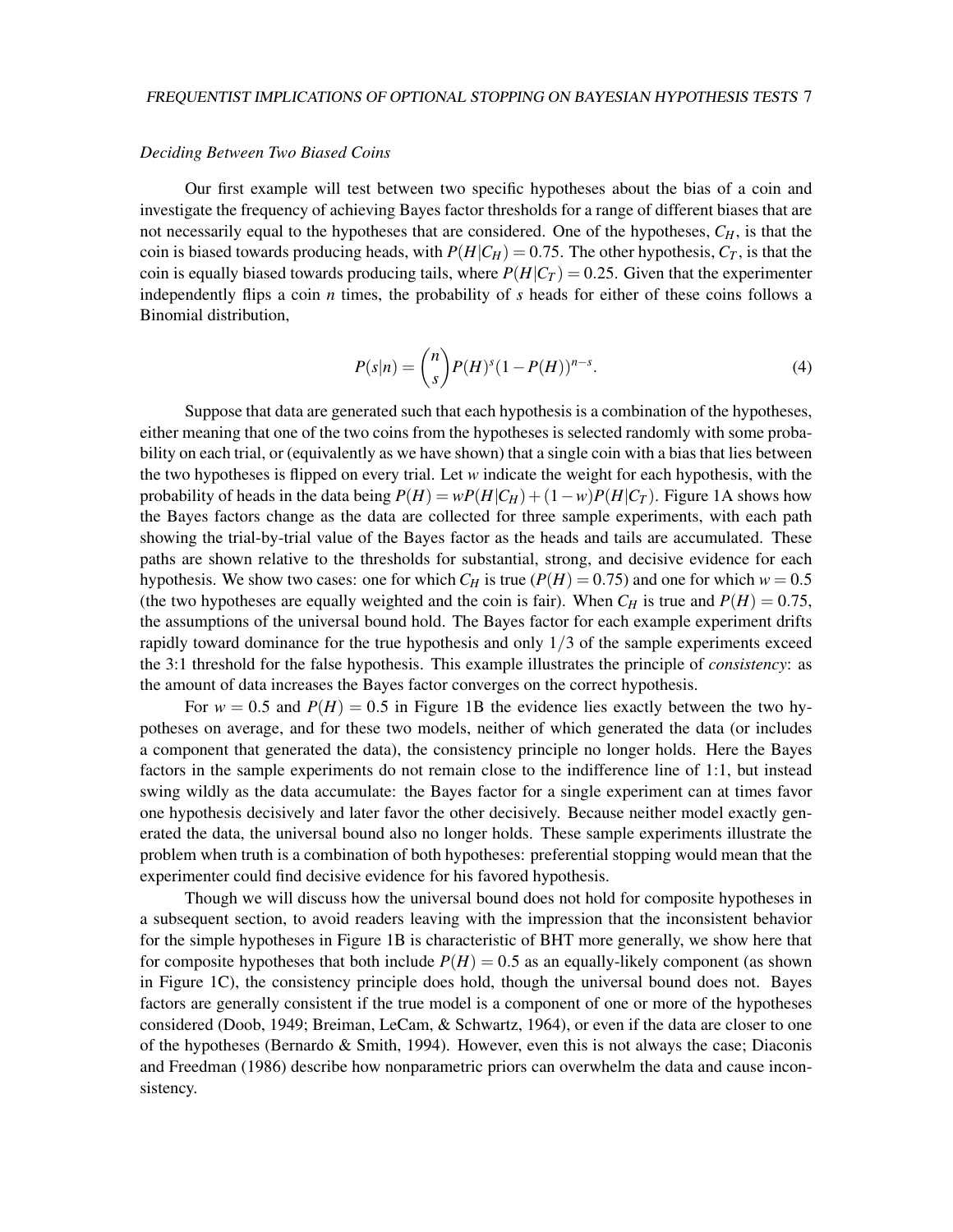

*Figure 1.* Changes in the Bayes factor as data are accumulated in example coin flipping experiments. In each plot, the three gray lines represent the Bayes factors in three example experiments. Values above one indicate evidence that favors the biased hypothesis  $C_T$  and values below one favor the biased hypothesis  $C_H$ . The dashed lines indicate standard Bayes factor thresholds for substantial (3:1 in red), strong (10:1 in green), and decisive (100:1 in blue) evidence. A) The probability of heads being generated is 0.75 (*C<sup>H</sup>* is true) where  $P(H|C_H) = 0.75$  and  $P(H|C_T) = 0.25$ . B) The probability of heads being generated is 0.5 ( $C_H$  and  $C_T$  are equally true). C) The probability of heads being generated is again 0.5, but two composite hypotheses that equally weight  $P(H) = 0.5$ ,  $C'_H$  with  $P(H|C'_H) \sim Beta(20, 1)$  and  $C'_T$  with  $P(H|C'_T) \sim Beta(1, 20)$ , are tested.

Returning to our two simple hypotheses, we investigated the probability of achieving Bayes factor thresholds systematically, by imagining two experimenters: one who prefers *C<sup>H</sup>* and stops the experiment if the Bayes factor favors  $C_H$  by 10:1, and the other who prefers  $C_T$  and stops if the Bayes factor favors*C<sup>T</sup>* by 10:1. Assume that our experimenters are willing to perform up to 100,000 coin flips, stopping the experiment as soon as the favored hypothesis reaches a Bayes factor of 10:1, but continuing otherwise. Because an experimenter can stop as soon as the threshold is reached, in many cases the experimenter will not need to collect all 100,000 trials.

Figure 2A presents the probability of success for our experimenters within 100,000 trials when  $C_H$  is true and  $P(H) = 0.75$ . Here, the probability of success for the experimenter who favors the true hypothesis is near one. Alternatively, for the experimenter who favors the false hypothesis, the probability of success is quite low  $(< 0.1$ ). To see the advantage of preferential stopping, we compare these results to experimenters who choose the number of trials in advance of the experiment (fixed stopping rule). While preferential stopping does increase the probability of success for each of the experimenters over fixed stopping, the probability of success for the false hypothesis is far below the universal bound.

However, if each hypothesis is equally weighted, as in Figure 2B with  $w = 0.5$ , the results change considerably. First, each of the experimenters who preferentially stop has a very high probability of success, with either experimenter able to claim strong evidence for their preferred hypothesis with near certainty within 100,000 trials. Second, even using a fixed stopping rule is reasonably likely to result in evidence that strongly supports one hypothesis or the other, though the direction of the evidence is not determined in advance as it is for preferential stopping. The effect of preferential stopping can be seen as the difference between fixed and preferential stopping, which is here quite large. This is a striking departure from the case in which one of the hypotheses generated the data and the universal bound applies.

The high probability of generating the desired evidence in favor of a chosen hypothesis is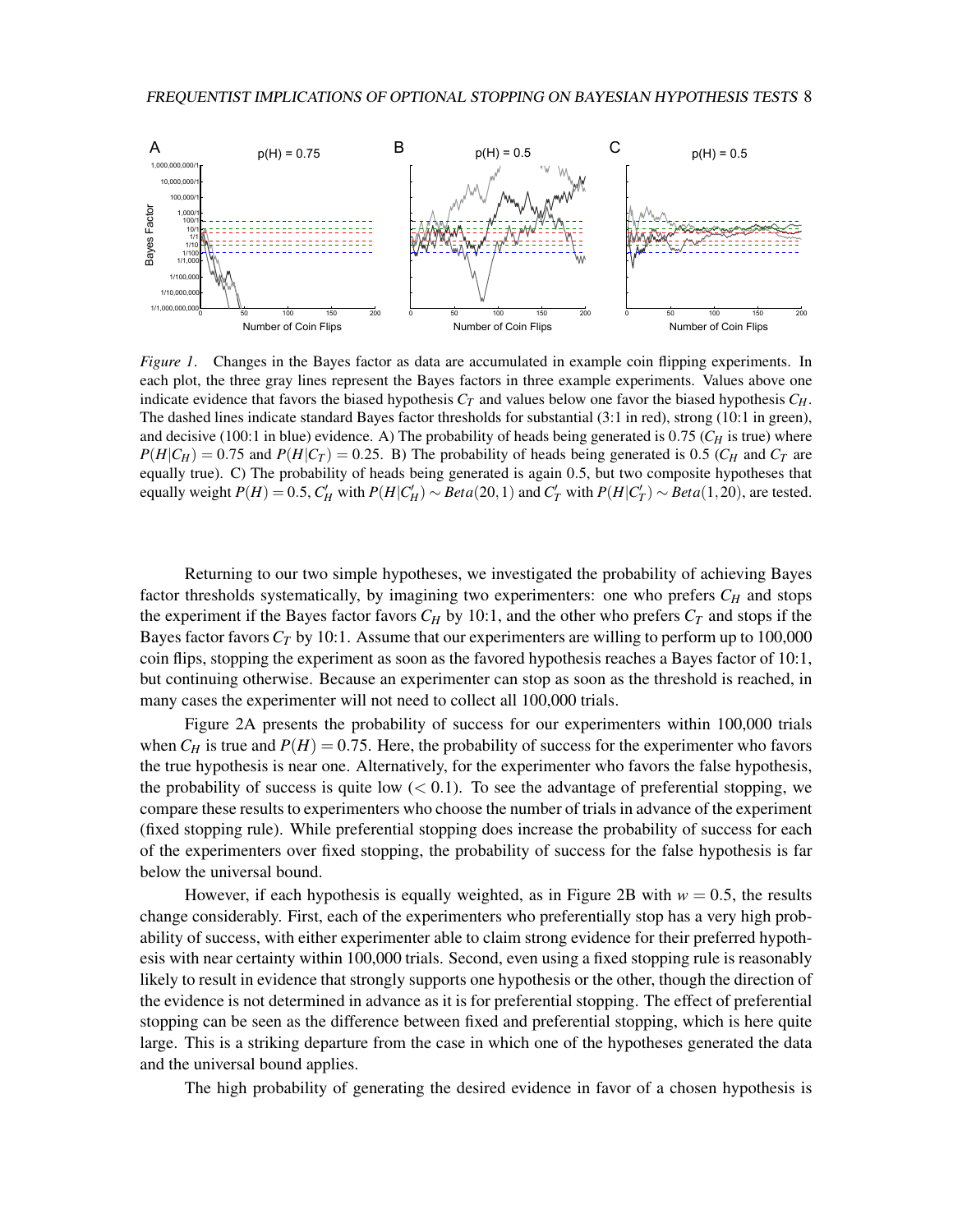

*Figure 2.* The probability of successfully using preferential stopping to support a hypothesis as the number of trials increases from 1 to 100,000 using a Bayes factor threshold of strong evidence (10:1). For the fixed stopping rule, the threshold is only checked at that particular trial number. For the preferential stopping rule, the probability of success is the proportion of experiments that have reached the threshold in favor of the preferred hypothesis at that particular trial or earlier. The dashed green represents the universal bound for the criterion. The jaggedness of the plots is mainly due to the discrete nature of the data, but above 100 trials not every trial is plotted, which smooths the plot. A) The probability of generating heads is  $0.75$  ( $C_H$  is true). B) The probability of generating heads is 0.5 (*C<sup>H</sup>* and *C<sup>T</sup>* make equal contributions). The brown and orange lines lie on top of one another in this plot.

not limited to cases in which the two hypotheses are equally weighted. Figure 3A generalizes the findings of Figure 2, showing the probability of success for our two experimenters using preferential stopping, for various values of  $P(H)$  that range between  $C_H$  being true ( $P(H) = 0.75$ ) and  $C_T$  being true  $(P(H) = 0.25)$  and for our three threshold criteria. The universal bounds hold when one of the hypotheses is true, but the probability of generating the desired evidence rises sharply as  $P(H)$ approaches 0.5. Critically, even when the data generating hypothesis is closer to one hypothesis, evidence that supports the other hypothesis can be generated with higher probability than one would expect if using the universal bound as a guide. For example, looking at the case of  $P(H) = 0.55$ , for which the evidence is slightly in favor of  $C_H$ , the experimenter who favors hypothesis  $C_T$  will be successful more than half of the time for the strong evidence (10:1) threshold.

In many areas of psychology, researchers would not be able to collect 100,000 samples and would also not be able to report a very small sample. It could be that these Bayes factor thresholds are achieved mainly with either very large or very small sample sizes and thus these results would not be practically relevant to most researchers in psychology. Unfortunately, this is not the case. Figure 3B shows that collecting data over a range more typical of psychological research, between 20 and 200 samples, reduces the probability, but does not reduce it below the values given by the universal bound. Our experimenters can still find decisive evidence (100:1) through preferential stopping for their favorite hypothesis more than half of the time, even if both hypotheses are equally weighted.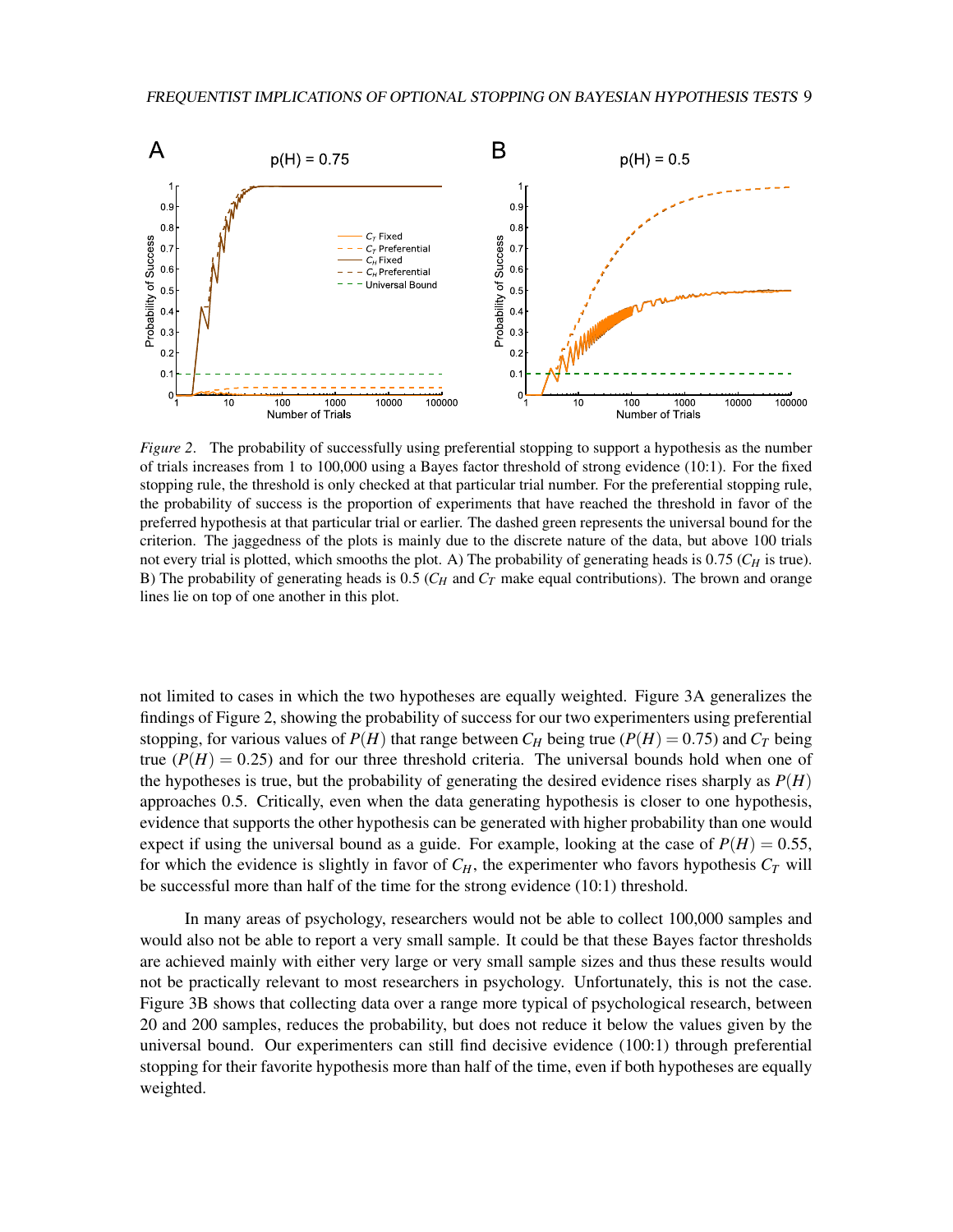

*Figure 3.* The probability of successfully using preferential stopping to find evidence for  $C_H$  (x) or evidence for  $C_T$  (o) given a specific true probability of heads and a specified Bayes factor threshold. The dashed lines are the universal bounds for each threshold. A) Probability of success when checking the Bayes factor after every trial from the first to 100,000th trial. B) Probability of success when checking the Bayes factor after every trial from the 20th until the 200th.

### *Exponential or Power Law Models of Memory Decay*

The above case is artificial by design, demonstrating in a 'toy' environment that preferential stopping can greatly change the probability of achieving desired Bayes factors. Here we extend these findings to a problem more firmly in the domain of psychology, specifically, the mathematical description of memory. Establishing the mathematical form of forgetting (i.e., the forgetting curve) involves relating the probability of memory retention, *R*, to the time interval between study and test, *t*. The specific mathematical form of the relationship between *R* and *t* was investigated more than 100 years ago by Ebbinghaus (1974), but remains an open question in memory research, with researchers comparing exponential and power law forms of memory decay (e.g., Wixted & Ebbesen, 1991) among other forms. Recent elegant work by Averell and Heathcote (2011) revisits this question using hierarchical Bayesian model selection to compare exponential decay and power law decay, finding evidence for power law decay. In the present analysis, we artificially place the truth somewhere between exponential and power law decay models. We have no particular reason to suspect that this reflects reality, but the example of forgetting functions suits our purpose by producing binary data (recalled or not recalled) and for having the tradition of testing various models against one another.

Specifically, we assume that the properties of forgetting are driven by a combination of both exponential and power-law processes. Following Averell and Heathcote (2011), we let the probability of retention for exponential forgetting be

$$
p_e(t) = a + (1 - a)be^{-\alpha t}
$$
 (5)

and for power law forgetting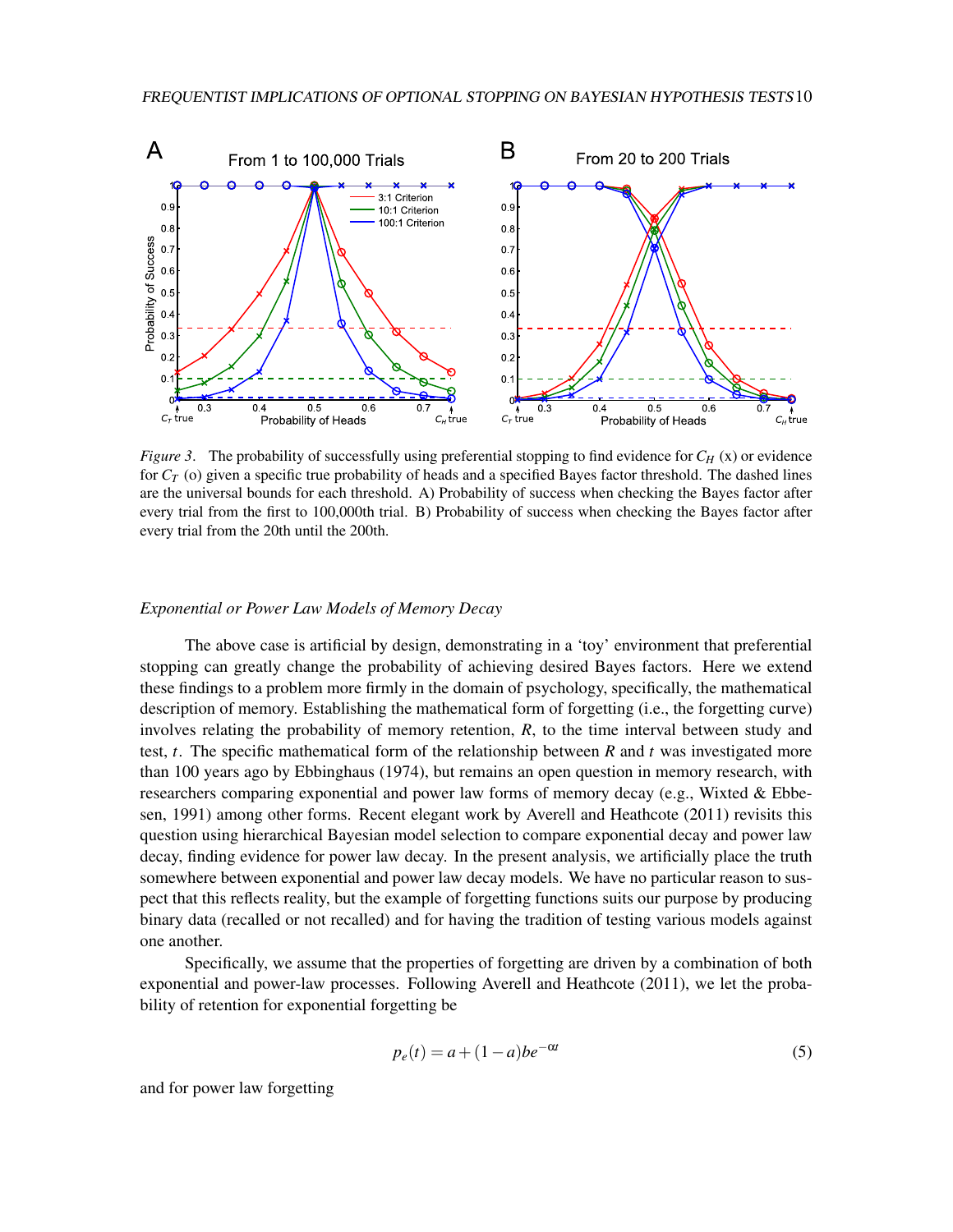$$
p_p(t) = a + (1 - a) \frac{b}{(1+t)^{\beta}}
$$
\n(6)

where for both models  $t$  is the time delay,  $b$  is the maxiumum probability of recall, and  $a$  is the minimum probability of recall.

We further assume that the observed probability of forgetting, for a given set of experiments, is a weighted function of the above two forgetting functions,

$$
R(t) = wp_e(t) + (1 - w)p_p(t)
$$
\n(7)

To simulate a typical study of this kind, we let each participant be tested for recall at five different time points  $(t = 1, 2, 3, 4, 5)$ . The number of items recalled at each time point was generated as the outcome of a random binomial sample with 20 possible items to recall, where the probability of recall for each item was equal to  $R(t)$ , from Equation 7. We let each participant have the same underlying forgetting functions, fixing the parameters at  $a = 0.2$ ,  $b = 0.8$ ,  $\alpha = .5$  and  $\beta = 1$ . We then simulated the outcomes of the two different experimenters as before, with one favoring the exponential hypothesis and the other favoring the power-law hypothesis. The two experimenters each collect independent data, first evaluating the Bayes factor after collecting 20 participants. From there forward, they evaluate the resulting Bayes factor after each participant until they reach the desired threshold Bayes factor, or until they have sampled 200 participants.

Figure 4 presents the probability of success for each of the experimenters, for different values of *w* between 0 and 1. Notably, for values of *w* that are 0 or 1 and one of the hypotheses generated the data, the universal bound applies. However, for cases near  $w = 0.5$  and neither hypothesis generated the data, in more than half of experiments preferential stopping can produce Bayes factors of up to 100:1 in support of whichever hypothesis the experimenter favors.

Once again, preferential stopping plays a considerable role in creating such favorable outcomes for our experimenters. As can be seen for the case of  $w = 0.5$ , presented in Figure 5A, the results for fixed stopping lie considerably above the bound, with 'strong' evidence for each of the hypotheses more than a third of the time. However, including preferential stopping nearly doubles an experimenter's chances of successfully finding support for their favored hypothesis. Even if the data slightly favor the exponential hypothesis ( $w = 0.6$ , presented in Figure 5B), the chance of finding strong evidence for the power law hypothesis exceeds 10% for small numbers of trials and is greatly increased by preferential stopping.

Though the present case is still artificial in many respects (e.g., using simple hypotheses, meaning that each parameter is fixed), assuming more realistic scenarios – such as participants with different shaped forgetting functions and performing a hierarchical Bayesian analysis to account for heterogeneous behavior – does not remove the problem. Indeed, introducing free parameters (i.e., composite hypotheses) also violates the assumptions used to derive the universal bound. However, before we examine the consequences of introducing such composite hypothesis, we first briefly discuss the bounds on generating evidence when the truth is a combination of the hypotheses.

### *Bounds on Generating Evidence When the Truth is a Combination of the Hypotheses*

One of the compelling problems with NHST is that preferential stopping is eventually certain to result in rejection of the null hypothesis if enough data are collected (see Table 1). Figure 3A shows that when  $C_H$  and  $C_T$  contribute equally to the data, BHT can lead to similar results: there is a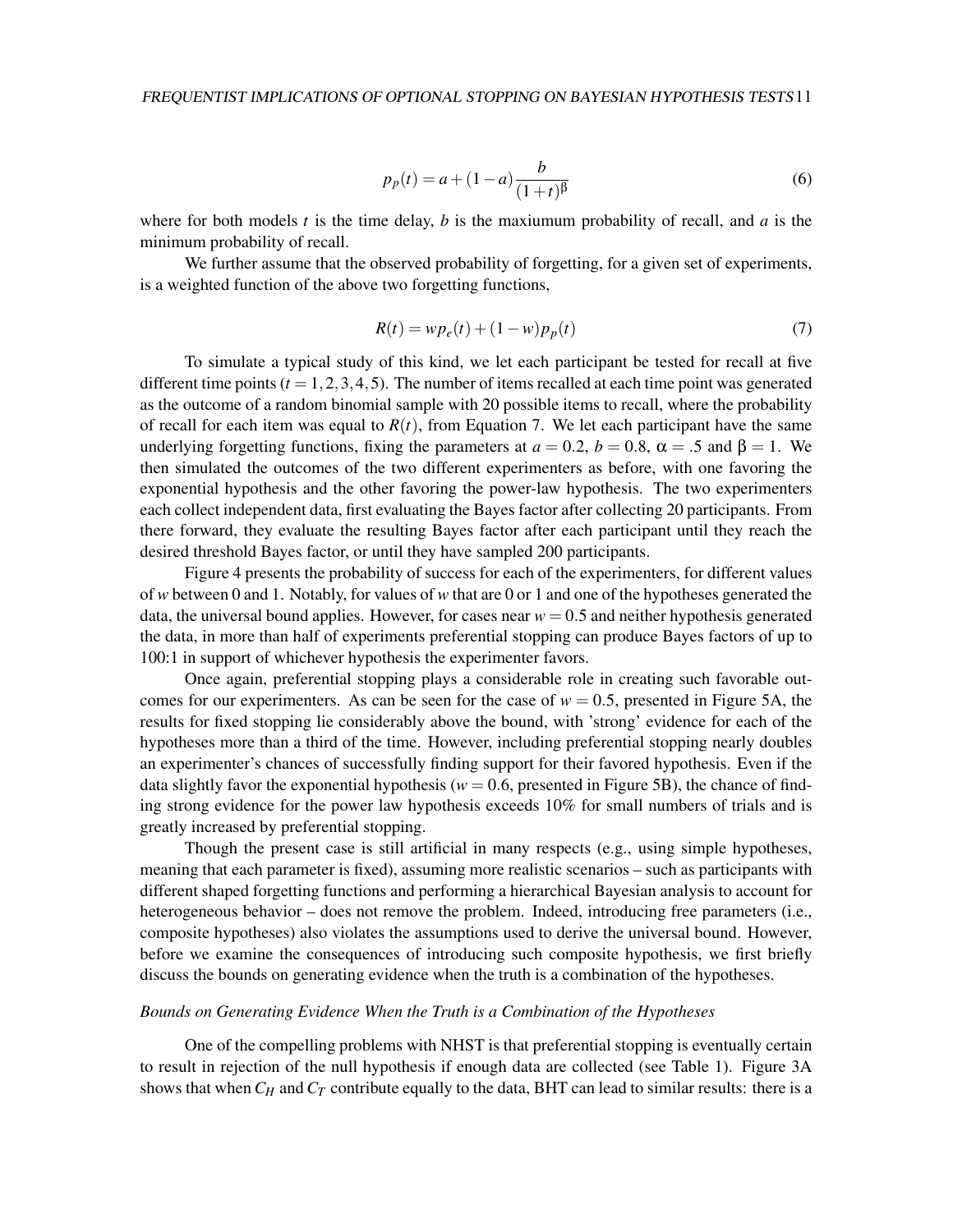

*Figure 4*. Probability of finding threshold level Bayes Factor using preferential stopping in favor of either the exponential (o) or power law (x) hypothesis, for varying contributions of each of the two models to the generating data (*w*). Data are checked after each trial from the 20th and 200th trial. Dashed lines are the universal bounds for each criterion.



*Figure 5*. The probability of successfully using preferential stopping to support the hypothesis as the number of trials increases from 20 to 200 using a Bayes factor threshold of strong evidence (10:1). For the fixed stopping rule, the threshold is only checked at that particular trial number. For the preferential stopping rule, the probability of success is the proportion of experiments that have reached the threshold in favor of the preferred hypothesis at that particular trial or earlier. The dashed green represents the universal bound for the criterion. A) The exponential and power law models equally contribute to the generated data ( $w = 0.5$ ). B) The exponential model contributes slightly more than the power law model to the generated data ( $w = 0.6$ ).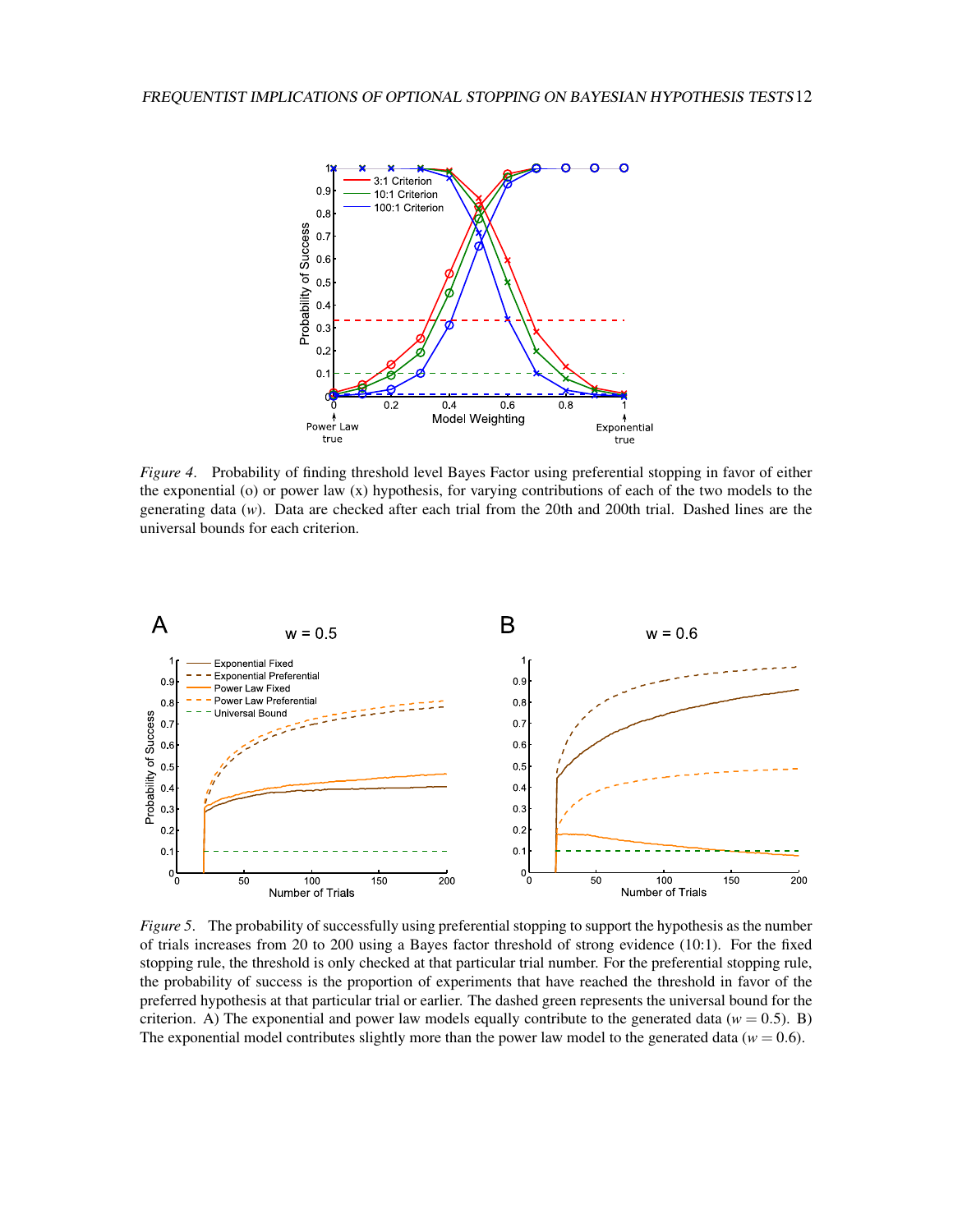near certainty that strong Bayes factors in favor of either hypothesis can be generated by preferential stopping.

We can obtain a slightly more general result by relating our Bayes factor for  $C_H$  versus  $C_T$ to a random walk. Combining Equations 1 and 4 with our two hypotheses  $P(H|C_H) = 0.75$  and  $P(H|C_T) = 0.25$ , we can derive the log Bayes factor,

$$
\log BF = \log(3)(s - (n - s))\tag{8}
$$

which is simply the number of heads minus the number of tails multiplied by a constant. This represents an unbiased random walk, with step lengths equal to the constant  $log(3)$ . When collecting infinite data, an unbiased random walk will eventually cross every threshold an infinite number of times (Feller, 1968, p. 360). For our situation, this means that if  $C_H$  and  $C_T$  contribute equally to the data generating hypothesis, then any Bayes factor threshold is achievable in a single (potentially very long) experiment.

While the result is clear for the case of  $C_H$  and  $C_T$  and both hypotheses make equal contributions, deviations from this simple situation mean that the answer is more complex. One deviation is when the probabilities of the two hypotheses are not symmetric around 0.5, as is the case for the forgetting functions. Here we cannot construct such a simple random walk. A second deviation is when one neither hypothesis generated the data, but one hypothesis is closer to the data generating process than the other. Here the Bayes factor will eventually converge to support the closer hypothesis (Bernardo & Smith, 1994, pg. 287), so it is likely that the probability of generating evidence is governed by another, unknown bound. This is an area for future research.

# When the Truth is Part of a Composite Hypothesis

In many sciences, including psychology, our hypotheses are not very precise. The most salient examples of this are the alternative hypotheses of NHST methods such as t-tests or ANOVAs. These alternative hypotheses state that there is some nonzero difference between conditions, without specifying precisely what the size of the difference might be. Because these alternative hypotheses are an aggregation of multiple possible states of the world, they are composite hypotheses.

Bayesian alternatives to these NHST tests often take the form of a comparison between nested models (Rouder, Speckman, Sun, Morey, & Iverson, 2009; Wagenmakers et al., 2010). Nested models are used to determine if a parameter is necessary by comparing a null hypothesis that assumes the parameter is fixed at a particular value (often zero) to an alternative hypothesis that allows the parameter to vary. Like in the NHST cases above, this alternative hypothesis is always a composite hypothesis. We examine two examples of nested models in this section. The first is a coin flipping example in which we compare the hypothesis that the coin is fair to the hypothesis that the coin has an unknown bias. The second example investigates the properties of the Bayesian t-test, in which the hypothesis that the effect size is zero is compared to the hypothesis that the effect size is nonzero but unknown. Note that unlike in the previous section, in which we investigated a situation in which the truth was a combination of the hypotheses, in the following two cases a component of one of the two hypotheses always generates the data. However, the universal bound is violated as a result of employing composite hypotheses.

### *Fair and Biased Coins*

A simple example of comparing nested hypotheses is comparing the hypothesis that a coin is fair, with  $P(H) = 0.5$ , to the hypothesis that it is biased. The biased coin hypothesis is a composite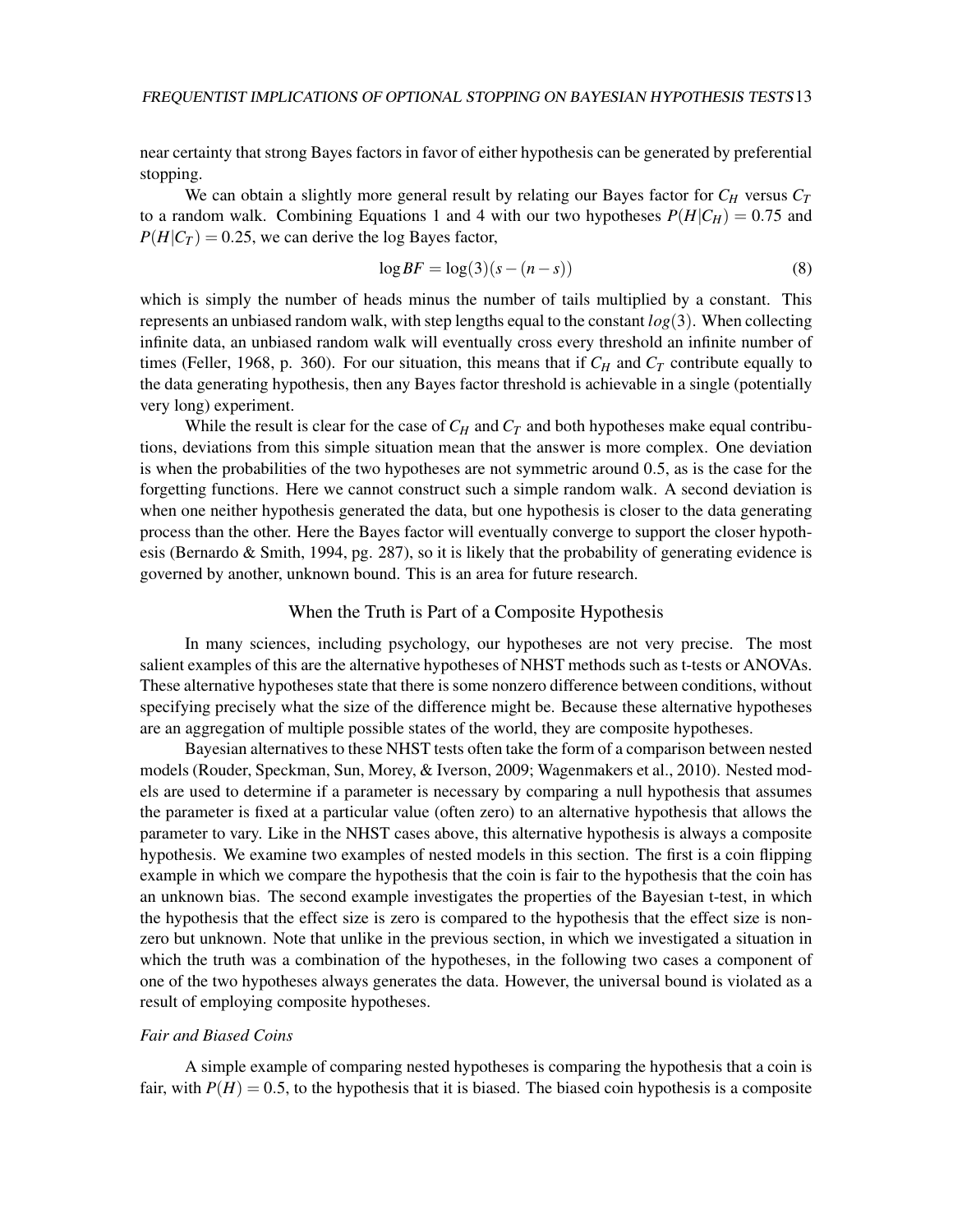

*Figure 6.* The probability of successfully using preferential stopping to support a hypothesis as the number of trials increases from 1 to 100,000 using a Bayes factor threshold of strong evidence (10:1). For the fixed stopping rule, the threshold is only checked at that particular trial number. For the preferential stopping rule, the probability of success is the proportion of experiments that have reached the threshold in favor of the preferred hypothesis at that particular trial or earlier. The dashed green represents the universal bound for the criterion. The jaggedness of the plots is mainly due to the discrete nature of the data, though at larger trial numbers not every trial is plotted, which smooths the plot. A) The probability of generating heads is 0.5 (the coin is fair). B) The probability of generating heads is 0.55 (the coin is biased).

hypothesis, with *P*(*H*) unknown and allowed to range between zero and one, and we assume that each of these values is equally probable before the start of the experiment. To compute the Bayes factor in this case, we need to compute the likelihood of the data given each of the hypotheses. The likelihood of the data for the fair coin is the same as we used in Equation 4 using  $P(H)$  = 0.5. For the biased coin, each value of  $P(H)$  produces a different likelihood and to find a single marginal likelihood value we integrate over the likelihood of the data from each of the possible values of  $P(H)$  as in Equation 2. As in our previous examples, we simulated the results of two different experimenters who preferentially stop, one favoring the biased coin hypothesis and the other favoring the fair coin hypothesis.

The probabilities of success of the two experimenters are shown in Figure 6A for the case in which  $P(H) = 0.5$  and the experimenters are willing to perform up to 100,000 coin flips. The results are reassuring in that the experimenter favoring the fair coin is nearly guaranteed to find strong evidence (10:1) for the fair coin hypothesis. On the other hand, the efforts of the experimenter favoring the biased coin are met dominantly with failure, and even with preferential stopping are clearly limited by the universal bound. This is an important case for which the universal bound holds, because (as illustrated in the figure) if the experimenter favoring the alternative hypothesis used p-values ( $p < 0.01$ ), the probability of success continues to grow with additional trials and will eventually, like in Table 1, reach unity.

Figure 6B shows comparative results for the case in which the coin is slightly biased,  $P(H) = 0.55$ , and now we find that results are substantially different. Though the experimenter favoring the true biased coin hypothesis can eventually find strong evidence (10:1) with near cer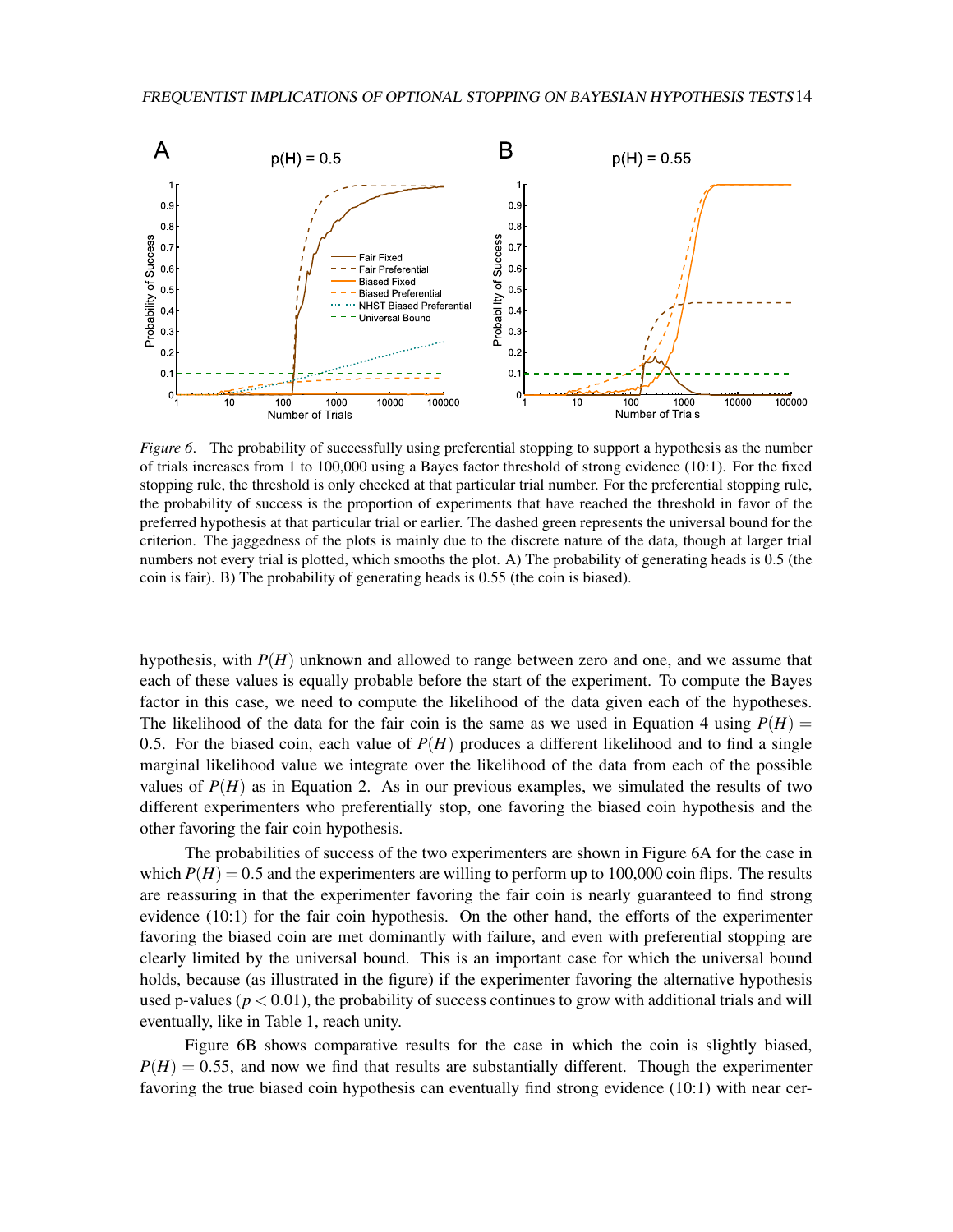tainty, preferential stopping has a considerable effect on the probability of success for the experimenter favoring the fair coin hypothesis. Even more surprisingly, by allowing up to 200 coin flips, the experimenter favoring the fair coin hypothesis and using preferential stopping has a higher probability of success than the experimenter favoring the correct hypothesis that the coin is biased. The universal bound no longer applies for the false 'null' hypothesis and, indeed, even use of a fixed stopping rule produces a probability of success that exceeds our expectations from this bound.

This non-linear behavior in support of the null hypothesis requires additional comment. When the true state of the world is a slightly biased coin, for low numbers of trials it is impossible to produce strong evidence for the fair coin hypothesis and it is more likely that strong evidence for the biased coin hypothesis can be found. For an intermediate number of trials, it becomes possible to produce strong evidence for the fair coin hypothesis and for this range this false hypothesis is more likely to be supported than the alternative hypothesis. It is not until a very large number of trials have been collected that it is almost certain that strong evidence will be found for the correct biased coin hypothesis. The favoring of the null hypothesis at intermediate trials has been pointed out by other researchers (Atkinson, 1978; Matthews, 2011; Rouder et al., 2009; A. Smith & Spiegelhalter, 1980), and we consider it further later in this section and in the general discussion.

Now consider the probability of success for our experiments over a range of *P*(*H*) values from truly fair,  $P(H) = 0.5$ , to completely biased,  $P(H) = 1$ . Here we look at a more limited range of sample sizes from 20 to 200 and present results for all three criteria (see Figure 7A). As in Figure 6A, the bounds hold when the null hypothesis generated the data. However, when the null hypothesis is false, the experimenter favoring the null hypothesis can find substantial evidence (3:1) in support of the null in excess of the universal bound with coins that have a bias of up to  $P(H) = 0.7$ . For comparison, we also provide comparable p-values in Figure 7B. Again, we can see that when the null hypothesis generated the data, the probabilities of success exceed the true p-values. For slightly biased coins the number of trials is not large enough for either BHT or NHST to often find evidence that the coin is biased.

Though the results again show violations of expectations based on the universal bound, they also demonstrate another interesting property of BHT. Despite the apparent favorable outcome for the experimenter favoring the fair coin hypothesis when the coin is in fact fair, it can often take many trials before strong evidence can be found for the fair coin hypothesis. For example, Figure 7 shows that even the experimenter who preferentially supports the null hypothesis cannot find decisive evidence (100:1) within twenty to two hundred trials. Indeed, sometimes evidence for the fair coin hypothesis will lag behind evidence for the biased coin hypothesis. In Figure 6 when the coin is fair, it is possible to find strong evidence (10:1) for the biased coin within ten trials while it takes more than one hundred and fifty trials before strong evidence can be found for the fair coin hypothesis. This result comes about because until a large number of trials have been observed, there is no number of heads that produces strong evidence in favor of the fair coin hypothesis, while there are many possibilities (unlikely as they may be) that can produce strong evidence in favor of the biased  $\frac{1}{2}$  coin hypothesis<sup>2</sup>.

<sup>&</sup>lt;sup>2</sup> Johnson and Rossell (2010) note the slow accumulation of evidence for the null hypothesis and propose priors for the more complex hypothesis that assign vanishingly small probability to the parameter that corresponds to the less complex hypothesis.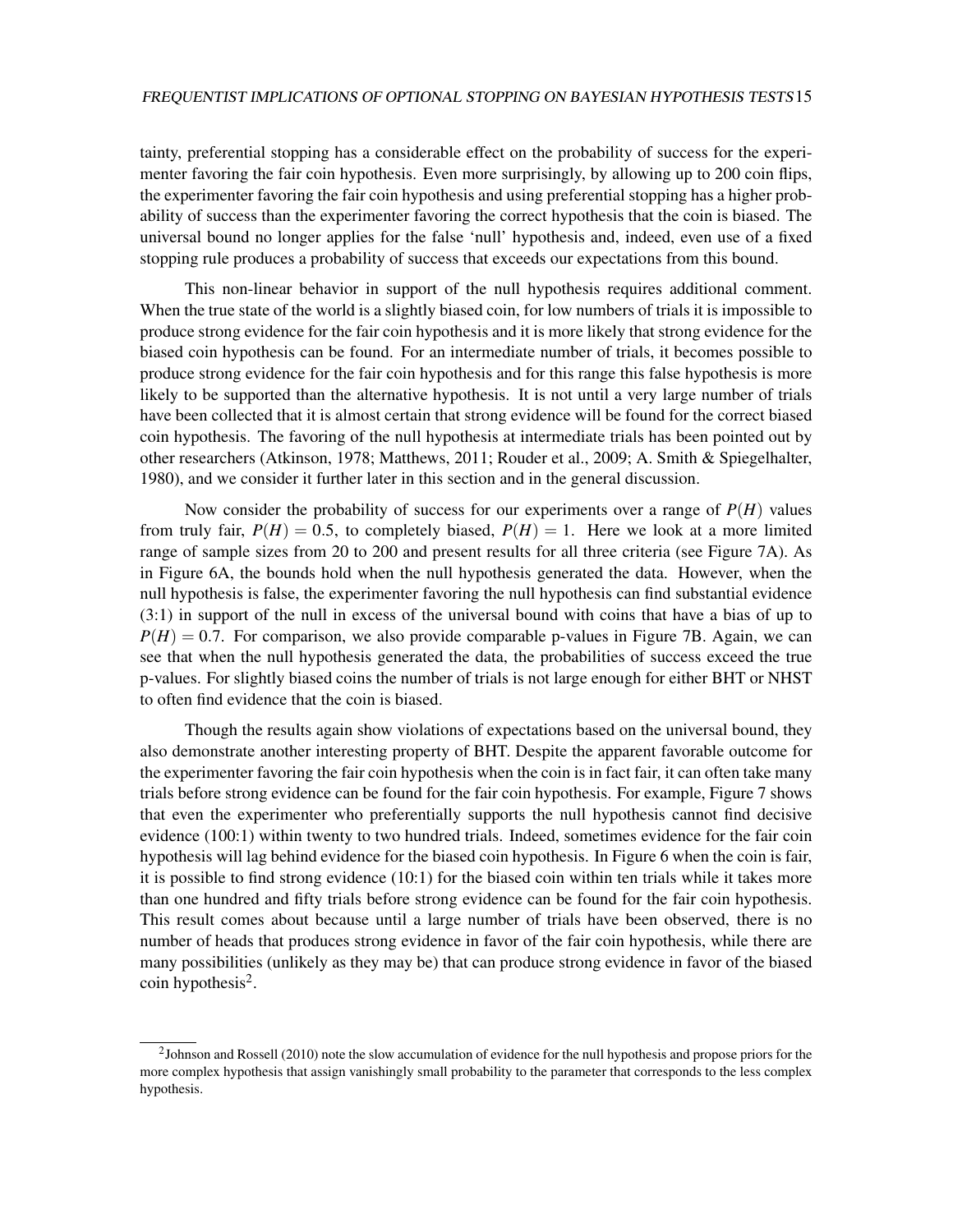

*Figure 7.* The probability of successfully supporting either the fair coin or biased coin hypothesis with preferential stopping between the 20th and 200th trial. The fair coin hypothesis is only true if  $P(H) = 0.5$ . A) The probability of using BHT to successfully support the biased coin hypothesis  $(x)$  or support the fair coin hypothesis (o) given a specific true probability of heads and a specified Bayes factor threshold. The dashed lines are the universal bounds for each threshold. B) The probability of using NHST to successfully support the biased coin (squares) given a specific true probability of heads and a specified NHST threshold.

#### *Bayesian t-tests*

We now extend the results of fair and biased coins to the more practically relevant case of the t-test. The t-test is a basic statistical tool in psychology and is one of the first inferential methods taught to psychology students. As an alternative to the NHST t-test, a default Bayesian t-test has been developed by Rouder et al. (2009), and has recently been put in practice to compute Bayes factors for a wide range of previously published studies in psychology (Wetzels et al., 2011). This Bayesian t-test uses the same null hypothesis as the NHST t-test, an effect size of zero ( $\delta = 0$ ), but instead of merely specifying a non-zero effect size ( $\delta \neq 0$ ) as the composite alternative hypothesis, a prior distribution is placed on the possible effect sizes. This allows researchers to compare the relative evidence for the alternative hypothesis against the null hypothesis and, unlike for NHST, allows researchers to quantify support for the null hypothesis using Bayes factors.

To investigate the consequences for preferential stopping for this case, we again assume two experimenters, one interested in finding support for the null hypothesis and the other interested in finding support for the alternative hypothesis. We assume the experimenters take a reasonable number of sequential samples (from 20 to 200) from a population with a particular mean,  $\mu$ , and standard deviation equal to one, such that the effect size,  $\delta$ , is equal to the mean,  $\mu$ . Then we compute the Bayes factor using the Bayesian t-test (Equation 1 from Rouder et al. (2009)). Experimenters stop if after any sample the Bayes factor exceeds their preferred criterion threshold.

Figure 8 shows the probability that the experimenters could find various levels of support for their favored hypothesis over a range of effect sizes. These effect sizes, like the thresholds for the Bayes factor, have been assigned labels associated with particular subjective values:  $\delta = 0.2$  is a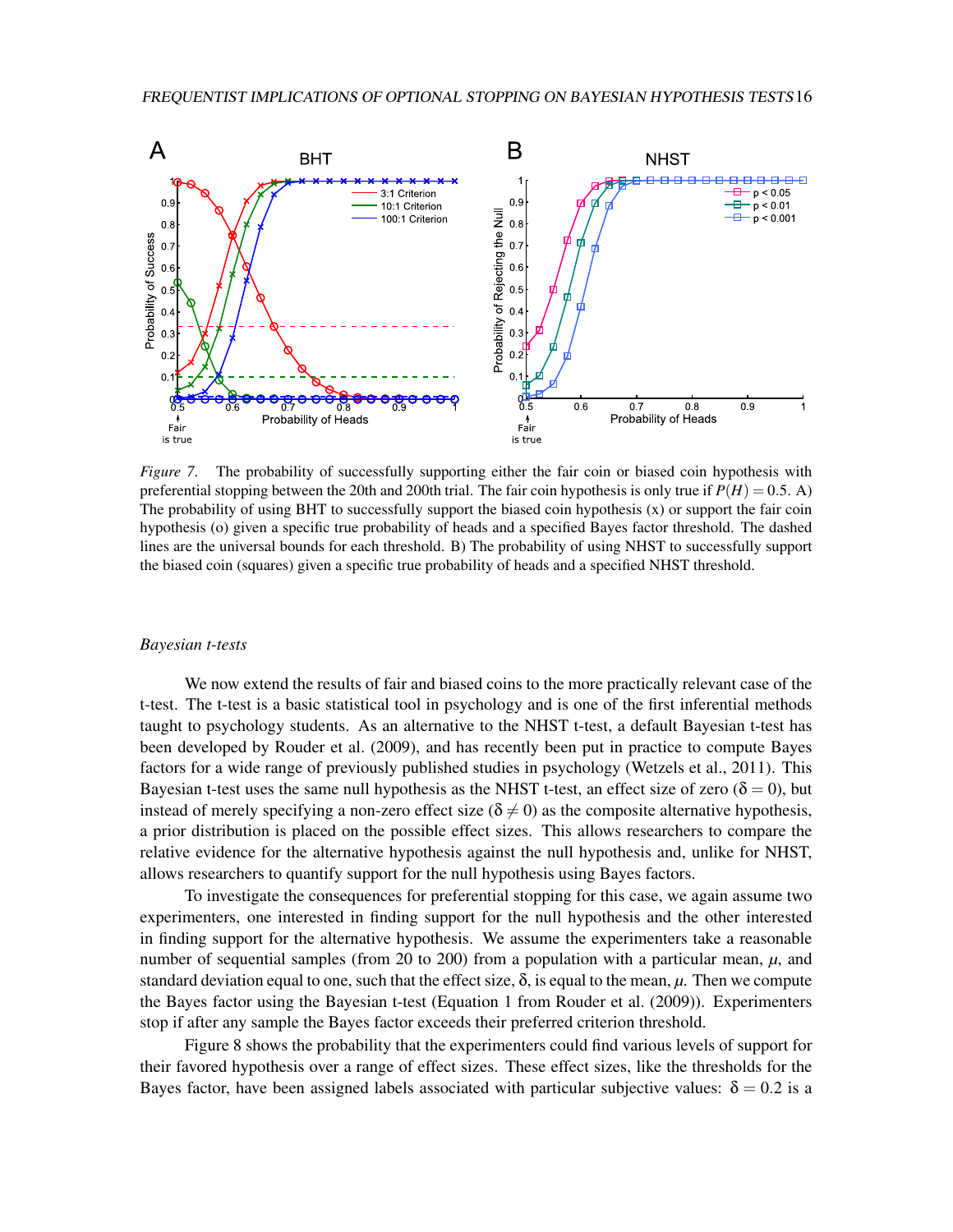considered a 'small' effect size,  $\delta = 0.5$  is a 'medium' effect size, and  $\delta = 0.8$  is a 'large' effect size (Cohen, 1988). These labels ground the results of the simulations so that the probabilities of success can be associated with psychological effects for which the effect sizes are known. The same pattern of results was found as in the fair versus biased coin example; evidence for the alternative gradually increases with effect size, but reassuringly lies below the universal bounds when the null hypothesis generated the data (see Figure 8A).

This is an interesting result, both because it demonstrates where the probability of success appears bounded for BHT but not for NHST and also because the null hypothesis is not simple as it was in the fair coin case. Instead it is a particular kind of composite hypothesis, known as a point hypothesis, which fixes the effect size but allows the standard deviation to vary. This point null hypothesis becomes very similar to the simple hypothesis that generated the data after a number of trials because the point null hypothesis is a t distribution, which after a few hundred trials will be hard to distinguish from the data-generating Gaussian distribution. Here this unknown parameter has little effect – evidence against the null hypothesis remains below expectations based on the universal bound.

Once again, however, as δ rises above 0, the results in Figure 8A indicate that evidence for the null hypothesis can be above expectations based on the universal bound even when the effect size is non-zero. The probability of rejecting the null hypothesis using NHST is shown in Figure 8B as a comparison. We can also observe the non-monotonic mean path of Bayes factor in Figure 9, which shows how with a small effect size the Bayes factor initially favors the null hypothesis and later begins to favor the alternative hypothesis, an effect we explain in the next section and in the discussion.

Figure 10 compares fixed and preferential stopping for data generated from the null hypothesis,  $\delta = 0$ , and using small effect sizes,  $\delta = 0.2$ , echoing the results of Figure 6. For a data generated from the null hypothesis (Figure 10A), BHT is well behaved, with the caveat that more than fifty trials are needed before strong evidence for the null hypothesis can be found. The probability of generating strong evidence for the alternative hypothesis, even with preferential stopping, is below the values given by the universal bound. In contrast, when the effect size is small (Figure 10B), preferential stopping again influences the likelihood of an experimenter's success beyond what would be expected if the universal bound applied.

# *Bounds on Generating Evidence When the Truth is Part of a Composite Hypothesis*

Here we address how high the probability of achieving Bayes factor thresholds can be when the hypotheses are nested. An informal argument can be made in this case. When the effect size is non-zero but close to the null hypothesis, the Bayes factor will tend to initially favor the null hypothesis, but eventually will tend to reverse course and support the alternative hypothesis. This can be seen in Figure 9 (also Figure 5 of Rouder et al. (2009) and Figure 2 of Matthews (2011)), where the Bayes factor initially rises in support of the null before dropping off again as the sample size increases. If the true state of the world is very close to the null hypothesis, then this initial rise will be larger. Because the null hypothesis is a point prior and the alternative is diffuse (the prior probability of any precise value in the alternative hypothesis is essentially zero), as the true hypothesis approaches the null hypothesis, the average rise in favor of the null can become arbitrarily large. Luckily, researchers cannot often choose their effect sizes, but the fact remains that for any arbitrarily chosen Bayes factor criterion one can choose a non-zero effect size that will reach that criterion in support of the null with high (though not certain, as shown by Kadane, Schervish,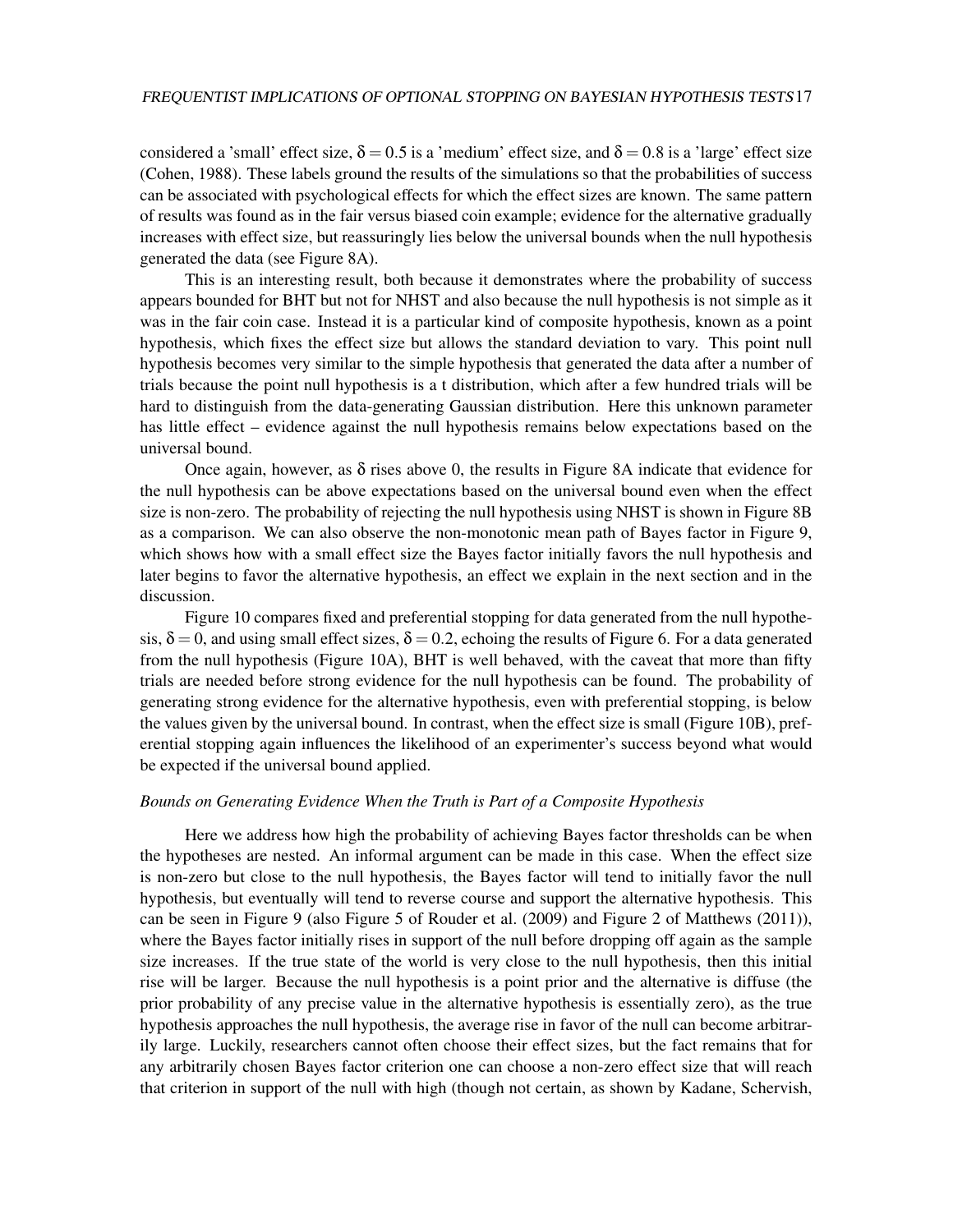

*Figure 8*. The probability of successfully supporting either the null or alternative hypothesis with preferential stopping between the 20th and 200th trial. The null hypothesis is an effect size of zero ( $\delta = 0$ ). A) The probability of using the Bayesian t-test to successfully support the alternative hypothesis (x) or support the null hypothesis (o) given a specific data generating effect size and a specified Bayes factor threshold. The dashed lines are the universal bounds for each threshold. B) The probability of using NHST to successfully support the alternative hypothesis (squares) given a specific data generating effect size and a specified NHST threshold.



*Figure 9*. Changes in the Bayes factor as data are accumulated in example Bayesian t-test experiments. The black line represents the mean log Bayes factor across 10,000 example experiments. The gray lines give 80% confidence intervals around the mean log Bayes factor, so the upper line illustrates the lower bound on the highest 10% of experiments. Values above one indicate evidence that favors the null hypothesis and values below one favor the alternative hypothesis. The dashed lines indicate standard Bayes factor thresholds for substantial (3:1 in red), strong (10:1 in green), and decisive (100:1 in blue) evidence.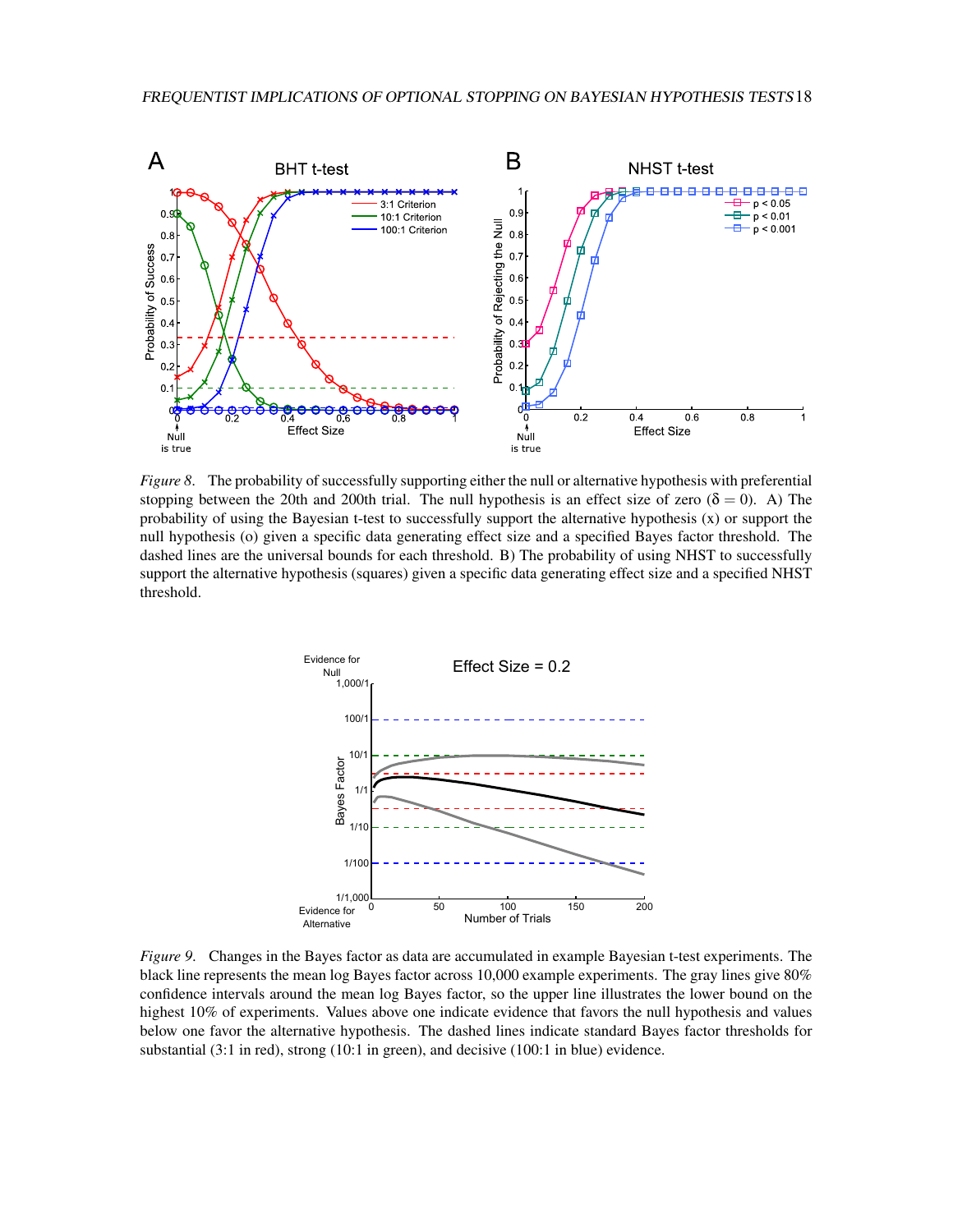

*Figure 10.* The probability of successfully using preferential stopping to support a hypothesis as the number of trials increases from 20 to 200 using a Bayes factor threshold of strong evidence (10:1). For the fixed stopping rule, the threshold is only checked at that particular trial number. For the preferential stopping rule, the probability of success is the proportion of experiments that have reached the threshold in favor of the preferred hypothesis at that particular trial or earlier. The dashed green represents the universal bound for the criterion. A) The true effect size is zero (the data were generated from the null hypothesis). B) the true effect size is  $\delta = 0.2$  (the data were generated from a component of the alternative hypothesis).

and Seidenfeld (1996)) probability<sup>3</sup>. Helpfully, bounds on extensions to the fair and biased coins case have been proposed by Good (1967).

There are a couple arguments that have been put forward defending the intermediate favoring of the null hypothesis. The first is that researchers should not worry because the effect would have to so small as to have no practical relevance. For example, A. Smith and Spiegelhalter (1980) claimed that this behavior was not a problem because it would not have much of an effect on prediction<sup>4</sup>. We argue that the level of concern about the Bayesian t-test's treatment of small effect sizes should depend on the implications of the hypotheses being tested. For hypotheses that are mainly of practical interest, such as whether a particular type of therapy is effective, small effect sizes are likely of little utility and methods that favor the null hypothesis should not be worrisome. However, some effects are of theoretical importance even if they are small. To take a recent extreme example, evidence that people could predict the future (Bem, 2011) would be interesting even if it only affected one in a billion trials. Though such a small effect would not be of practical use, it would still impact our understanding of not just psychology but also of biology and physics (Wagenmakers, Wetzels, Borsboom, & Maas, 2011). The second argument appeals to Occam's razor, stating that simpler hypotheses should be favored when the data are weak and more complex hypotheses only if the

 $3$ Note that this holds to a lesser degree if the null hypothesis was not a point prior on an effect size of zero, instead covering a range of possibilities that are narrower than the alternative. This is because the shrinking width of the likelihood with larger numbers of trials would exclude values that are probable under the null hypothesis as well. The point prior has been criticized (Cohen, 1994; Nester, 1996) and an alternative has been developed by Morey and Rouder (2011).

<sup>&</sup>lt;sup>4</sup>More recent work has shown how prediction accuracy can be better maximized in this sort of situation (van Erven, Grünwald,  $&$  de Rooij, 2012).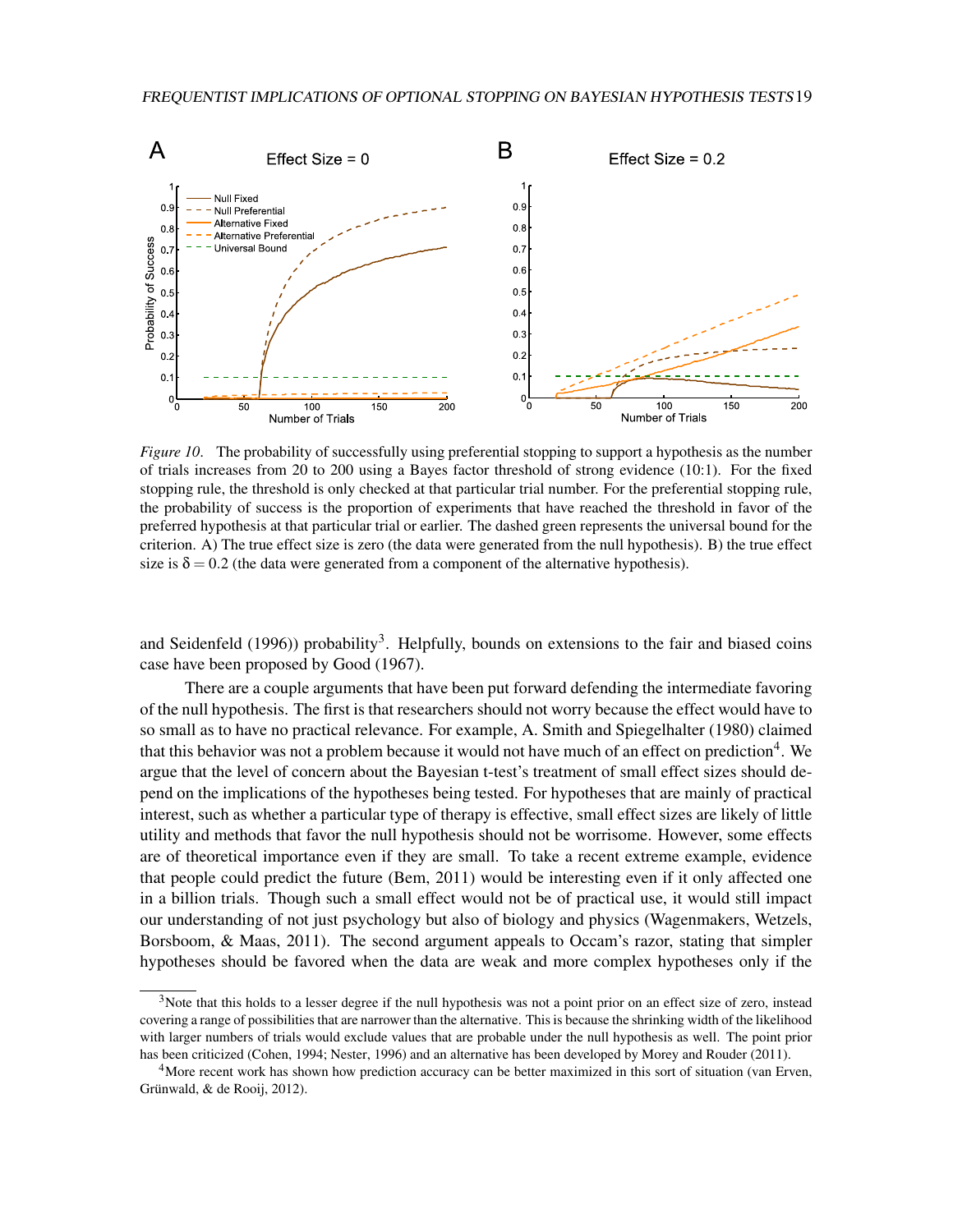data are strong (Rouder et al., 2009). This argument has wider applicability and is reviewed in the discussion.

Finally, we note that in a particular sense the universal bound can apply to composite hypotheses. In some situations, prior distributions can be constructed so that the prior probability on the parameters reflects the long run frequencies of these values occurring (Cox & Hinkley, 1974). For example, in psychology, it may be possible to construct a distribution of how often effect sizes of various magnitudes have occurred to use as the prior for the alternative hypothesis in a Bayesian t-test. We show in Appendix A that for such a composite hypotheses, the universal bound holds on average across experiments for these types of prior distributions. As an example, assume that a very thorough researcher interested in the reliability of an effect decided to replicate a variety of published studies that differ from one another, and replicated each of these studies many times. Assume as well that this researcher uses the distribution of effect sizes across these published experiments (and assuming the effect sizes are all perfectly estimated) as the prior of his alternative hypothesis in a Bayesian t-test. If the researcher examines only the set of replications of a single study, then the universal bound will not necessarily hold. However, on average across the entire set of replications of different types of materials, the universal bound will hold. There is no equivalent guarantee for NHST.

# Discussion

We have shown that there are two common cases in psychological research for which the probabilities of finding convincing Bayes factors violate expectations based on the universal bound. These are 1) where the true hypothesis is not among the proposed hypotheses and 2) where a more general 'composite' hypothesis is true but the data lie close to the more constrained hypothesis. In both cases even fixed stopping can produce Bayes factors with probabilities greater than those given by the universal bound. Optional stopping, and particularly preferential stopping, can be used to further influence these frequencies. Though previous work has noted that the universal bound does not apply to composite hypotheses–e.g., in statistics (Mayo & Kruse, 2001; Royall, 2000, Rejoinder)–and the initial favoring of the null hypothesis in Bayes factors has been noted before in psychology and statistics (Atkinson, 1978; Matthews, 2011; Rouder et al., 2009), the work presented here provides a more thorough and general investigation of these findings, showing explicitly how they are related to violations of the assumptions of the universal bound. In particular, the present work demonstrates how large the influence of the choice of stopping rule can be.

We have also shown an important case for which the universal bound does hold: finding evidence against a null hypothesis. Here BHT certainly has better frequentist properties than NHST if the null hypothesis is simple, like in the fair versus biased coin example. Even with preferential stopping, the probability of convincing evidence against the null hypothesis follows the universal bound, while for NHST preferential stopping will eventually always result in rejection of the null hypothesis. BHT also did not exceed the universal bound in the case of the Bayesian t-test where the null hypothesis is a point hypothesis, which differs from a simple hypothesis only in that there is a nuisance parameter in the prior to account for the unknown variance. In our simulations, the nuisance parameter did not cause the universal bound to be violated. This situation needs further investigation but again appears to be an important advantage for BHT.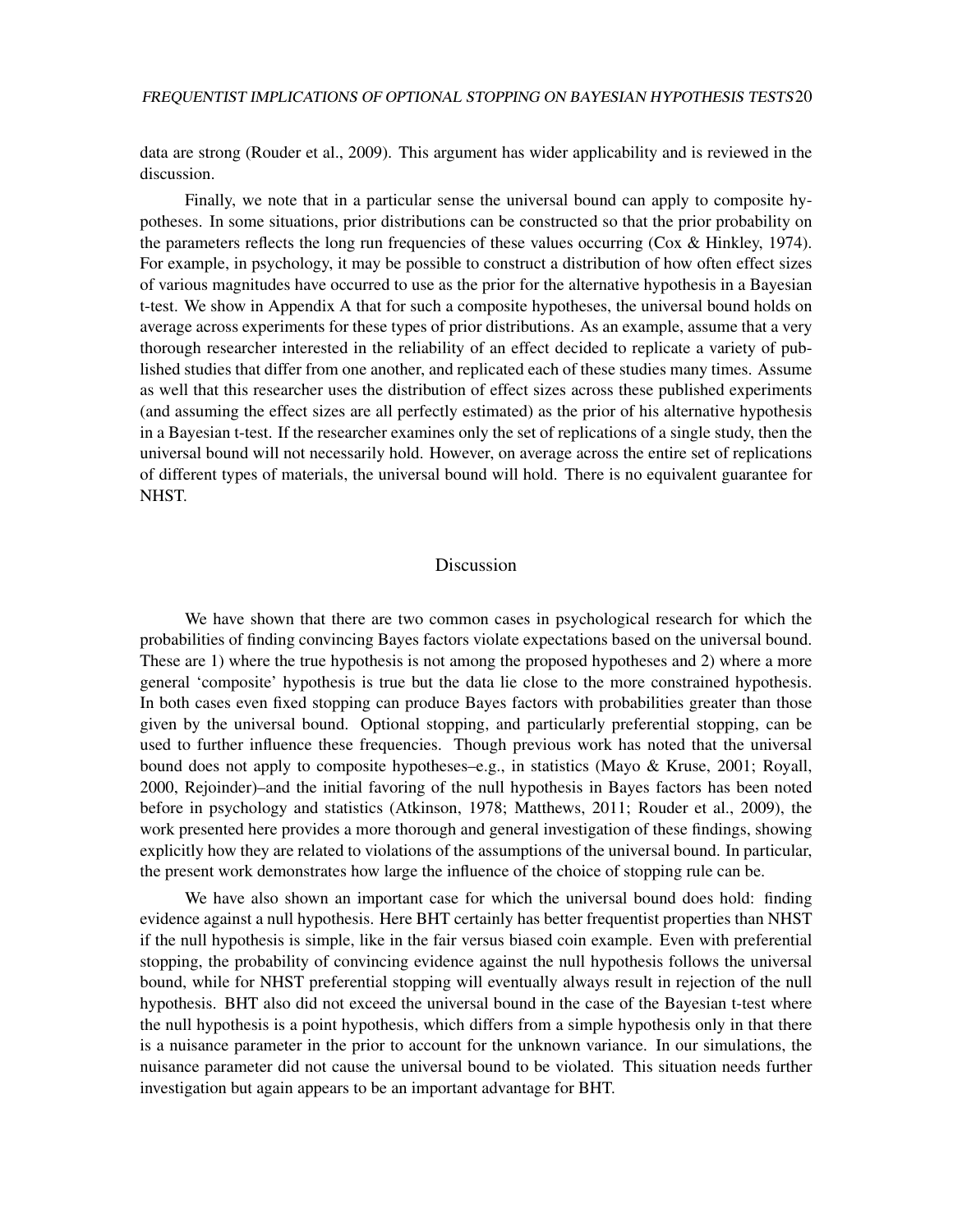# *Real Bayesians Don't Need Frequentist Guarantees...*

For Bayesians, Bayes factors represent nothing more than the relative likelihood of one hypothesis over another with respect to a particular set of data. Bayes factors obey the Likelihood Principle (Berger & Wolpert, 1988), meaning that they depend only on the data that have been actually observed rather than unobserved data, as frequentist methods do. Following from the Likelihood Principle is the Stopping Rule Principle: no matter what stopping rule is used by the experimenter, the relative evidence for the hypotheses (summarized by the Bayes factor) remains unchanged<sup>5</sup> (Berger & Wolpert, 1988; Bernardo & Smith, 1994; Good, 1982; Jaynes, 2003; O'Hagan & Forster, 2004; Lindley, 1957). The is because Bayes factors are conditioned directly on the data and the data already tell us what the Bayes factor was at the time the experiment was stopped.

Even when the universal bound does not apply, the Bayes factors are correct. No modification should be made even if the experimenter used preferential stopping. Take, for example, the case in which neither hypothesis is true, such that the prior distribution over hypotheses gives zero weight to the process that generated the data. The Bayes factor still correctly describes the relative evidence for each of the hypotheses considered, whether or not the data generating hypothesis is also considered. The same is true for cases involving composite hypotheses. Furthermore, if the priors used match the beliefs of the researcher, then the initial favoring of the null hypothesis for small effect sizes is a feature, not a bug. As pointed out in Rouder et al. (2009), this initial favoring of the null hypothesis is an application of Occam's razor – more data needs to be added into the same analysis for the more general alternative hypothesis to be supported. Comfortingly, enough data will eventually overcome most prior beliefs; consistency means that the best hypothesis will eventually win out.

### *...But It is Hard in Practice to Ignore Frequentist Implications*

Despite the stopping rule being irrelevant to the interpretation of the evidence provided by Bayes factors, researchers may still not feel comfortable with the frequentist implications of the stopping rule choice. Academic researchers are rewarded by publishing, and publication is often based on whether theoretically interesting results are obtained. If the stopping rule used–whether fixed at a certain number of trials or preferential–can greatly change the magnitude or even the direction of the Bayes factors produced, then there is scope for experimenters to produce the evidence for which they would be most rewarded even if it contradicts the nature of the underlying phenomenon.

To illustrate, take the case of the Bayesian t-test and assume that we have a new, theoretically relevant, experimental paradigm in which the effect size, unknown to the experimenter, happens to be small. Now assume that the experimenter uses a default prior distribution on the alternative hypothesis that is fairly broad. If the experimenter believed that preferential stopping was irrelevant, then he may–as a result of theoretical motivations–pursue strong evidence for the null hypothesis with the consequence that he would have a good chance of finding it (as shown in Figure 8). In addition, onlookers may well also use broad priors to reflect their uncertainty and would interpret the results as strong evidence in favor of the null hypothesis, even if the experimenter revealed their

 $5$ The exception is for cases in which the stopping rule tells you something about the hypothesis that is not available in the data. A colorful example given by Edwards et al. (1963, pg. 239) was of an experimenter attempting to count the number of lions drinking at a watering hole and who was chased away by lions before observing any of them drink. In this example, the reason for stopping contains information about the hypothesis that is not available in the observed data.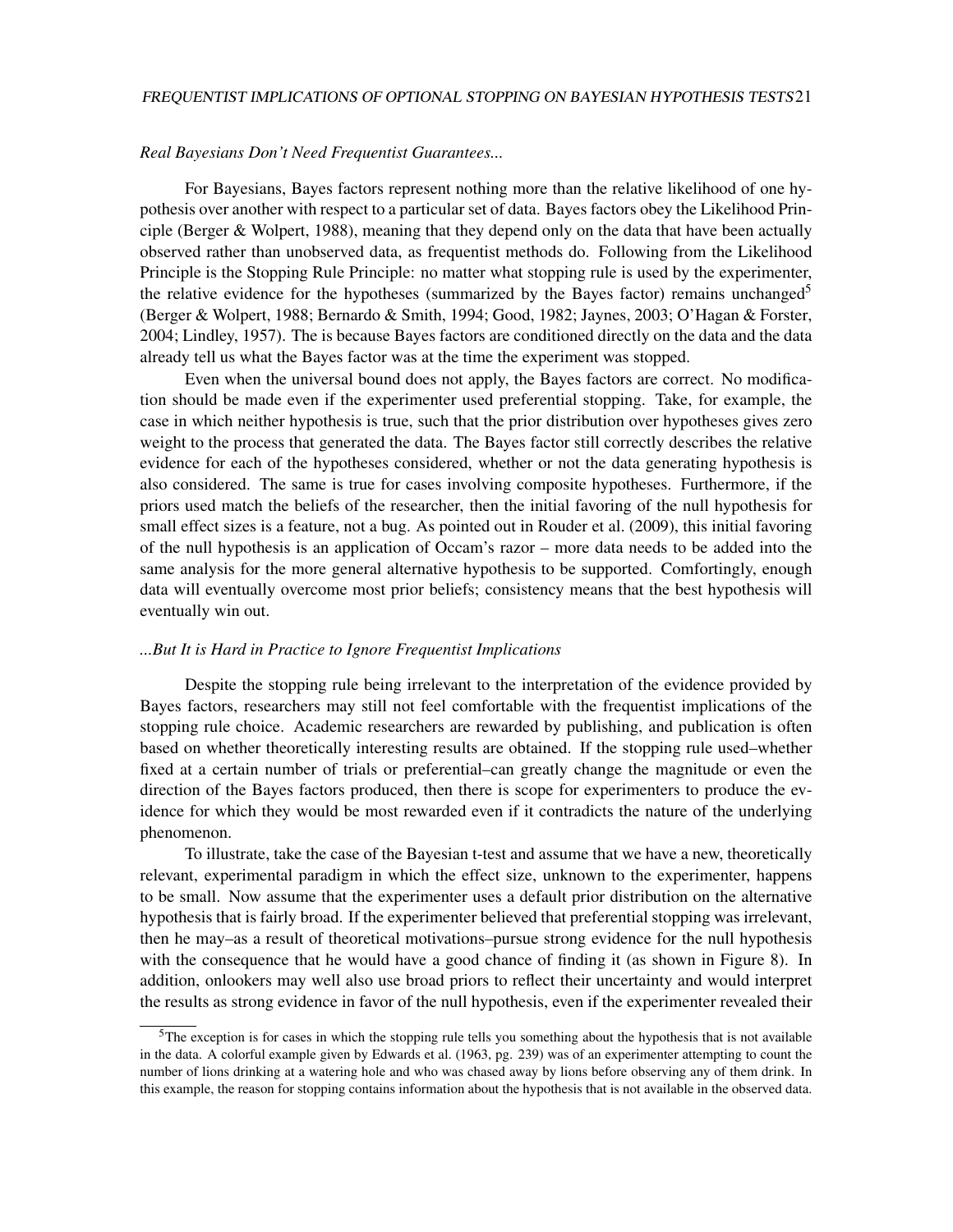stopping rule (further results about onlookers are discussed in Kadane et al., 1996). An unprincipled experimenter has an even larger scope for affecting the results. If an unprincipled experimenter knew that the effect size in a paradigm was small, through either pilot experiments or extensive reading, he could design a study to change the beliefs of more naïve onlookers in the direction he wished.

Fortunately there are some defenses against inadvertent or unprincipled use of stopping rules to change beliefs. The most broadly applicable is for reviewers to insist on a robustness analysis (Berger, 1993; Gallistel, 2009; Wagenmakers et al., 2011, Online Appendix). An investigation of the effects of a range of prior distributions on the resulting Bayes factors can provide a sense of how robust the results are to changes in the prior distribution. Using a narrower prior for an alternative hypothesis can make it more difficult to achieve convincing Bayes factors for the null hypothesis through optional stopping, though at the expense of requiring more trials to produce convincing evidence when the null hypothesis is correct. Another pre-emptive defense could be implemented by the experimenter. If the experimenter carefully chooses the stopping rule, then the frequentist properties of an experiment can be controlled (Berger, Brown, & Wolpert, 1994; Berger, Boukai, & Wang, 1997, 1999; Yu et al., submitted). A final defense is the interest of other researchers in the field who simply collect more data using a paradigm – the posterior distribution on effect sizes from the first experiment should then be used as the prior distribution for the new experiment, and with enough data the best hypothesis will be favored.

The first case we introduced where the universal bound does not hold, in which the data generating hypothesis is a combination of the hypotheses under consideration, presents additional problems for preventing experimenters from using stopping rules to produce evidence that suits them. In our first case, the prior distribution has no weight placed on the true generating model. An experimenter, who was either unaware that there was a heterogeneous population or aware but unprincipled, could test pure hypotheses and could, given some luck, use preferential stopping to produce their desired results. Here the issue is not uncertainty in the prior, which can be addressed by a robustness analysis, but that the prior puts no weight on the generating model. Fortunately, reviewers in psychology have a strong tendency to ask whether results hold up at an individual participant level, which would prevent between-participant heterogeneity from being an issue. However, intra-individual heterogeneity or data generated from an integrated combination of the hypotheses remain problematic. These situations can be addressed somewhat by measures of model adequacy (Gelman, Meng, & Stern, 1996; Rubin, 1984), but they represent a real problem for any statistical approach and deserve further study.

### *Conclusions*

The long history of debate around BHT and NHST has highlighted the many advantages that BHT enjoys over NHST. In particular, BHT is a coherent and unified account of probabilistic inference for which the choice of stopping rule is irrelevant (Wagenmakers, 2007; Kruschke, 2010; Lee, 2011). Bayesian approaches are one method 'to rule them all', so to speak, and do not require the menagerie of statistical prosthetics needed to make NHST functional under varying methodological assumptions. Bayesian methods also offer approaches to cognitive modeling that are appealing because they allow for comparisons among complicated models that correctly penalize for model complexity and easily invite hierarchical approaches (Lee, 2011). Moreover, Bayesian methods allow researchers to provide evidence both for and against the null model, a practice that is very difficult in NHST. For these reasons, BHT is preferable to NHST. Indeed, our goal here has not been to show that optional stopping can make BHT incorrect–it cannot–but rather to show where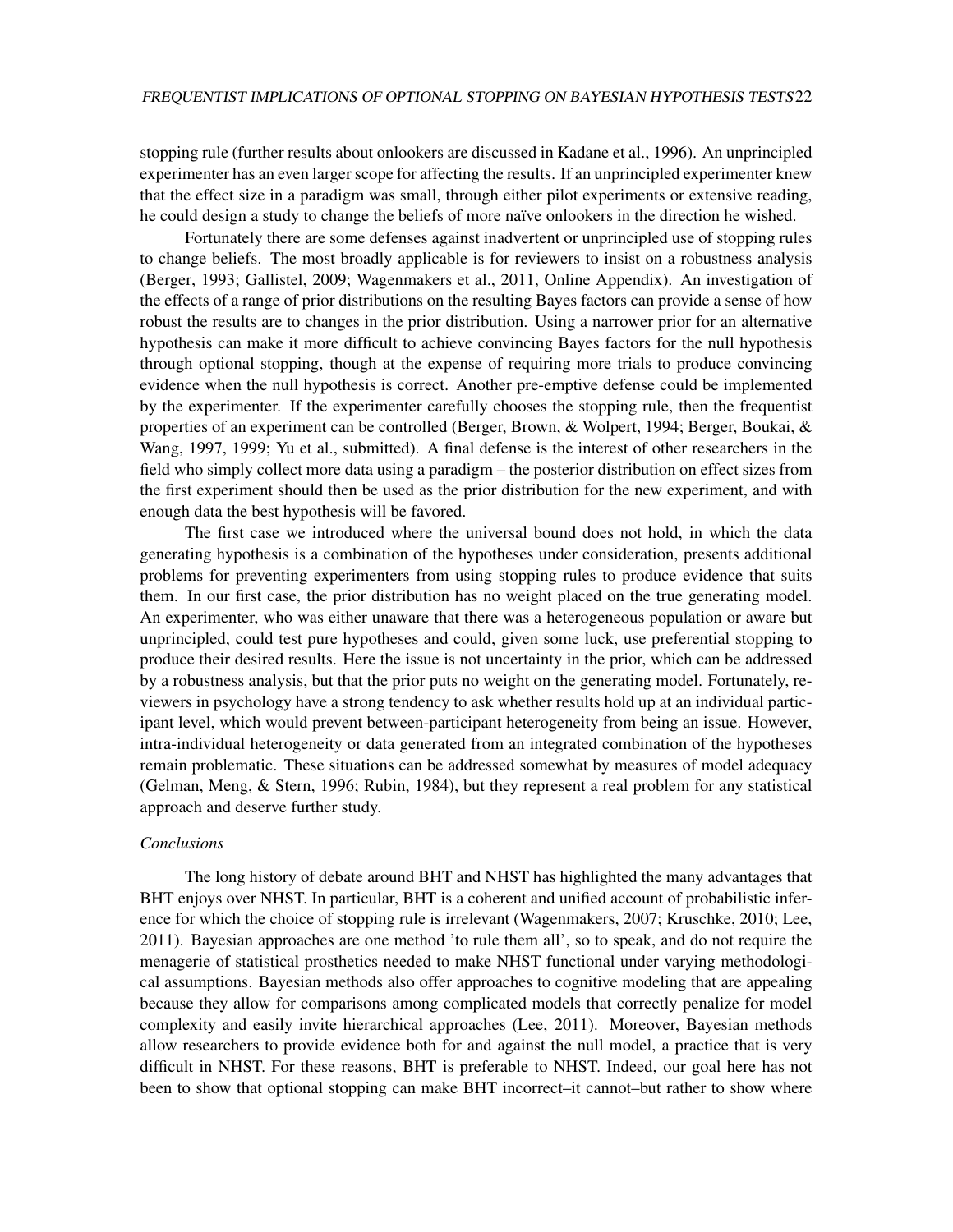frequentist properties of Bayes factors are dependent on optional stopping and where they are not, and that these properties could have practical implications for users of BHT. We hope this work highlights these potential problems and provides researchers with useful suggestions for how these frequentist implications can be controlled.

# References

Armitage, P. (1960). *Sequential medical trials*. Springfield, IL: Thomas.

- Armitage, P., McPherson, C. K., & Rowe, B. C. (1969). Repeated significance tests on accumulating data. *Journal of the Royal Statistical Society. Series A (General)*, *132*, 235-244.
- Atkinson, A. C. (1978). Posterior probabilities for choosing a regression model. *Biometrika*, *65*, 39-48.
- Averell, L., & Heathcote, A. (2011). The form of the forgetting curve and the fate of memories. *Journal of Mathematical Psychology*, *55*, 25-35.
- Bartlema, A., Lee, M., Wetzels, R., & Vanpaemel, W. (submitted). Bayesian hierarchical mixture models of individual differences in selective attention and representation in category learning.
- Bem, D. J. (2011). Feeling the future: experimental evidence for anomalous retroactive influences on cognition and affect. *Journal of Personality and Social Psychology*, *100*, 407-425.
- Berger, J. O. (1993). An overview of robust Bayesian analysis. *Test*, *3*, 5-124.
- Berger, J. O., Boukai, B., & Wang, Y. (1997). Unified frequentist and Bayesian testing of a precise hypothesis. *Statistical Science*, *12*, 133-160.
- Berger, J. O., Boukai, B., & Wang, Y. (1999). Simultaneous Bayesian-frequentist sequential testing of nested hypotheses. *Biometrika*, *86*, 79-92.
- Berger, J. O., Brown, L. D., & Wolpert, R. L. (1994). A unified conditional frequentist and Bayesian test for fixed sequential simple hypothesis testing. *The Annals of Statistics*, *22*, 1787-1807.
- Berger, J. O., & Wolpert, R. L. (1988). *The likelihood principle.* Institute of Mathematical Statistics.

Bernardo, J. M., & Smith, A. F. M. (1994). *Bayesian theory*. New York: Wiley.

- Birnbaum, A. (1962). On the foundations of statistical inference. *Journal of the American Statistical Association*, *57*, 269-306.
- Breiman, L., LeCam, L., & Schwartz, L. (1964). Consistent estimates and zero-one sets. *The Annals of Mathematical Statistics*, *35*(1), 157–161.
- Cohen, J. (1988). *Statistical power analysis for the behavioral sciences*. New York: Academic Press.
- Cohen, J. (1994). The earth is round ( $p < .05$ ). *American Psychologist*, 49, 997-1003.
- Cox, D. R., & Hinkley, D. V. (1974). *Theoretical statistics*. London: Chapman and Hall.
- Diaconis, P., & Freedman, D. (1986). On the consistency of bayes estimates. *The Annals of Statistics*, 1–26.
- Doob, J. L. (1949). Application of the theory of martingales. *Le calcul des probabilites et ses applications*, 23–27.
- Ebbinghaus, H. (1974). *Memory: A contribution to experimental psychology.* New York: Dover.
- Edwards, W., Lindman, H., & Savage, L. J. (1963). Bayesian statistical inference for psychological research. *Psychological Review*, *70*, 193-242.
- Fantino, E., Kulik, J., Stolarz-Fantino, S., & Wright, W. (1997). The conjunction fallacy: A test of averaging hypotheses. *Psychonomic Bulletin & Review*, *4*, 96–101.
- Feller, W. (1968). *An introduction to probability theory and its applications*. New York: Wiley.
- Francis, G. (2012). Too good to be true: Publication bias in two prominent studies from experimental psychology. *Psychonomic Bulletin & Review*, *19*, 151-156.
- Gallistel, C. R. (2009). The importance of proving the null. *Psychological Review*, *116*, 439-453.
- Gelman, A., Meng, X.-L., & Stern, H. (1996). Posterior predictive assessment of model fitness via realized discrepancies. *Statistica Sinica*, *6*, 733-807.
- Gigerenzer, G., & Todd, P. M. (1999). *Simple heuristics that make us smart*. Oxford: Oxford University Press.
- Good, I. J. (1967). A Bayesian significance test for multinomial distributions. *Journal of the Royal Statistical Society. Series B (Methodological)*, *29*, 399-431.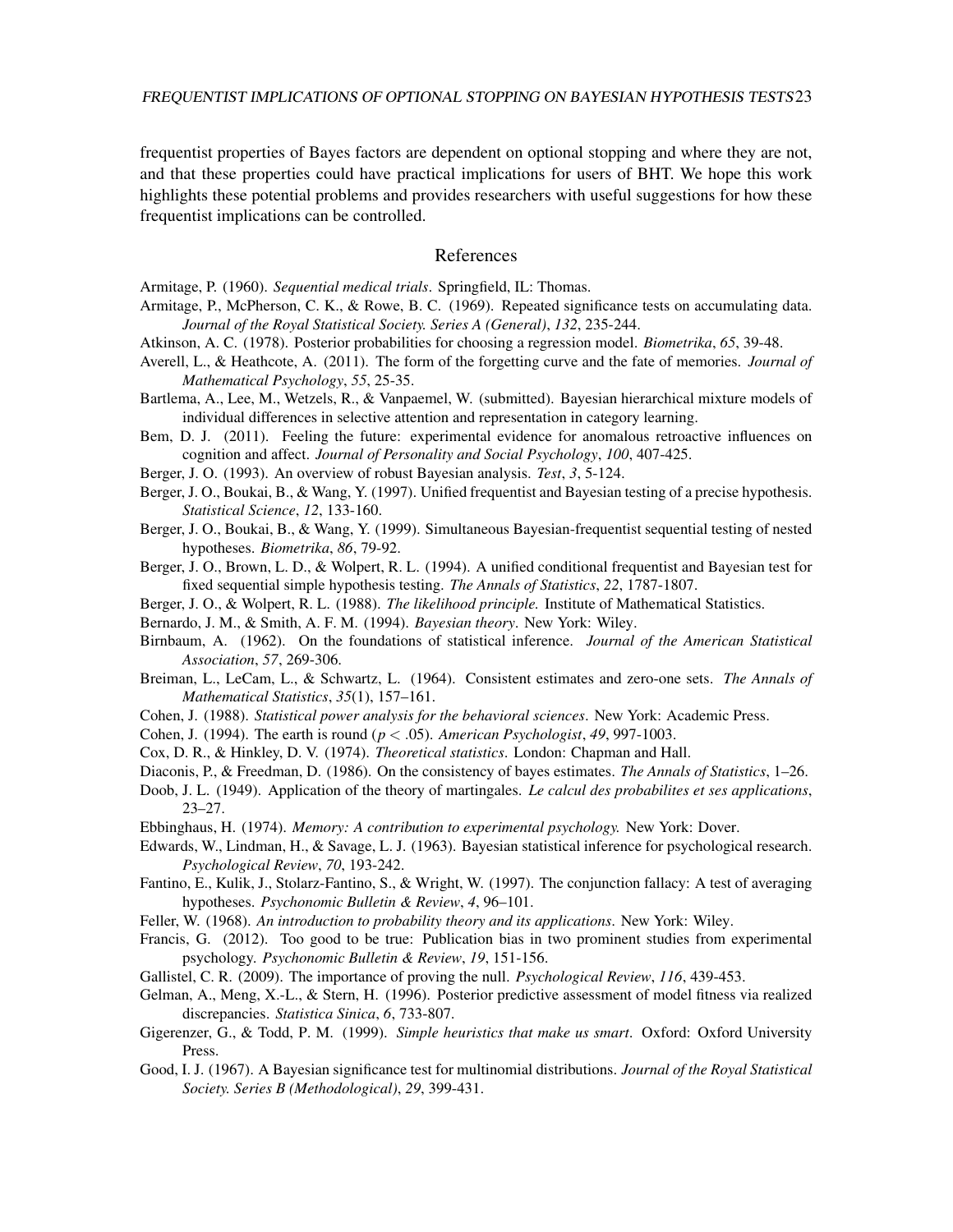- Good, I. J. (1982). Lindley's paradox: Comment. *Journal of the American Statistical Association*, *77*, 342-344.
- Hacking, I. (1965). *Logic of statistical inference*. New York: Cambridge University Press.
- Jarvstad, A., & Hahn, U. (2011). Source reliability and the conjunction fallacy. *Cognitive Science*, *35*, 682-711.
- Jaynes, E. T. (2003). *Probability theory: The logic of science*. Cambridge: Cambridge University Press.
- Jeffreys, H. (1961). *Theory of probability*. Oxford: Oxford University Press.
- Jennison, C., & Turnbull, B. (1990). Statistical approaches to interim monitoring of medical trials: a review and commentary. *Statistical Science*, *5*, 299-317.
- John, L. K., Loewenstein, G., & Prelec, D. (2012). Measuring the prevalence of questionable research practices with incentives for truth telling. *Psychological Science*, *23*, 524-532.
- Johnson, V. E., & Rossell, D. (2010). On the use of non-local prior densities in Bayesian hypothesis tests. *Journal of the Royal Statistical Society: Series B (Statistical Methodology)*, *72*, 143-170.
- Kadane, J. B., Schervish, M. J., & Seidenfeld, T. (1996). When several Bayesians agree that there will be no reasoning to a foregone conclusion. *Philosophy of Science*, *63*, 281-289.
- Kass, R. E., & Rafferty, A. E. (1995). Bayes factors. *Journal of the American Statistical Association*, *90*, 773-795.
- Kerridge, D. (1963). Bounds for the frequency of misleading Bayes inferences. *The Annals of Mathematical Statistics*, *34*, 11091110.
- Kruschke, J. K. (2010). What to believe: Bayesian methods for data analysis. *Trends in Cognitive Sciences*, *14*, 293-300.
- Lee, M. D. (2011). How cognitive modeling can benefit from hierarchical Bayesian models. *Journal of Mathematical Psychology*, *55*, 1-7.
- Lee, M. D., & Cummins, T. D. R. (2004). Evidence accumulation in decision making: Unifying the "take the best" and the "rational" models. *Psychonomic Bulletin & Review*, *11*, 343-352.
- Lewis, S., & Raftery, A. E. (1997). Estimating Bayes factors via posterior simulation with the Laplace-Metropolis estimator. *Journal of the American Statistical Association*, *92*, 648-655.
- Lindley, D. (1957). A statistical paradox. *Biometrika*, *44*, 187-192.
- Matthews, W. J. (2011). What might judgment and decision making research be like if we took a Bayesian approach to hypothesis testing? *Judgment and Decision Making*, *6*, 843-856.
- Mayo, D. G., & Kruse, M. (2001). Principles of inference and their consequences. In D. Cornfield & J. Williamson (Eds.), *Foundations of bayesianism* (p. 381-403). Dordrecht: Kluwer Academic Publishers.
- Medin, D. L., & Schaffer, M. M. (1978). Context theory of classification learning. *Psychological Review*, *85*, 207-238.
- Morey, R. D., & Rouder, J. N. (2011). Bayes factor approaches for testing interval null hypotheses. *Psychological Methods*, *16*, 406-419.
- Nester, M. R. (1996). An applied statistician's creed. *Applied Statistics*, *45*, 401-410.
- Nilsson, H., Winman, A., Juslin, P., & Hansson, G. (2009). Linda is not a bearded lady: configural weighting and adding as the cause of extension errors. *Journal of Experimental Psychology: General*, *138*, 517-534.
- Nosofsky, R. M. (1986). Attention, similarity, and the identification-categorization relationship. *Journal of Experimental Psychology: General*, *115*, 39-57.
- O'Hagan, A., & Forster, J. (2004). *Bayesian inference* (2nd edition ed., Vol. 2B). London: Arnold.
- Pocock, S. J. (1983). *Clinical trials: A practical approach*. Wiley-Blackwell.
- Reed, S. K. (1972). Pattern recognition and categorization. *Cognitive Psychology*, *3*, 393-407.
- Rieskamp, J., & Hoffrage, U. (2008). Inferences under time pressure: How opportunity costs affect strategy selection. *Acta Psychologica*, *127*, 258-276.
- Robbins, H. (1970). Statistical methods related to the law of the iterated logarithm. *The Annals of Mathematical Statistics*, *41*, 1397-1409.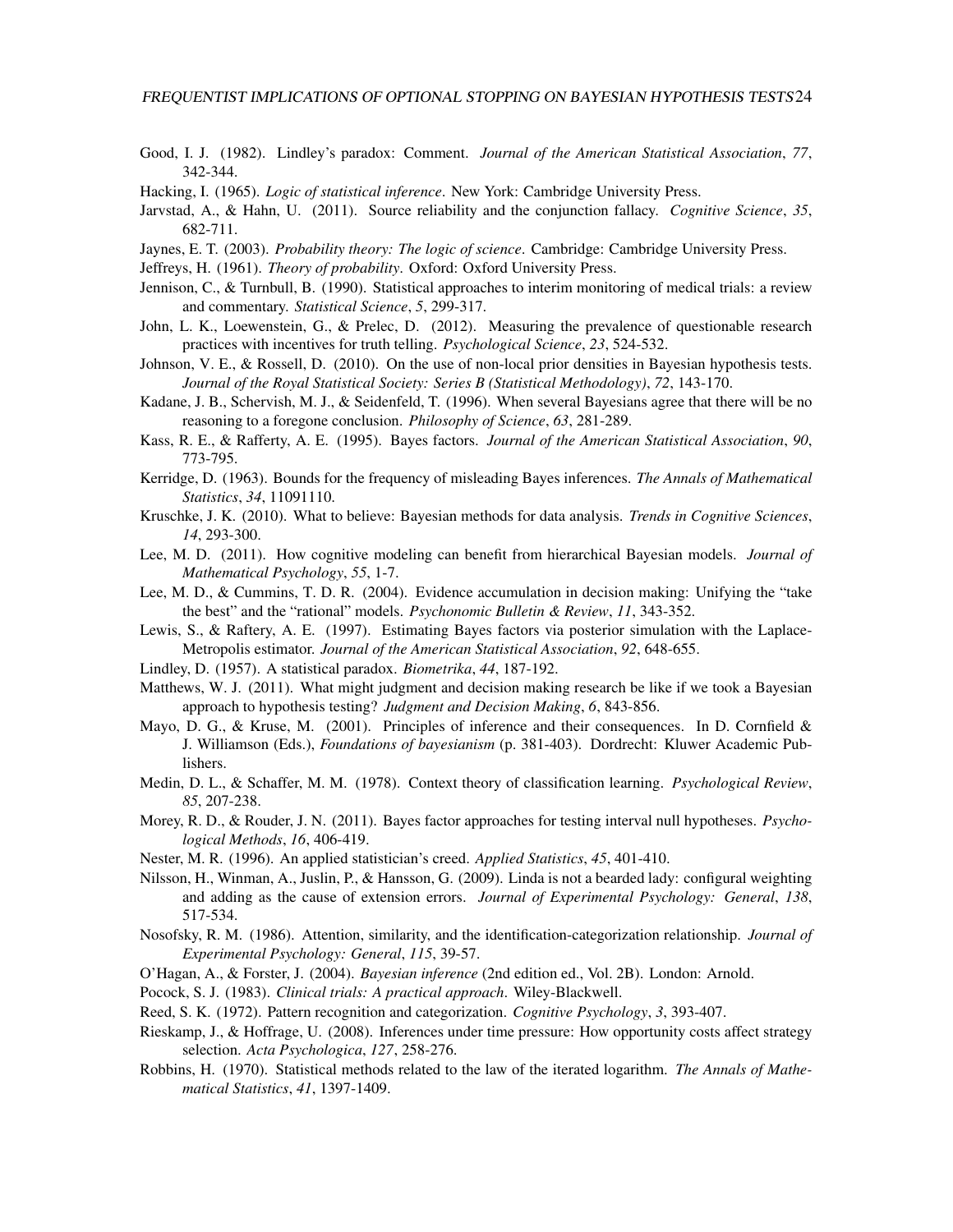- Rouder, J. N., Speckman, P. L., Sun, D., Morey, R. D., & Iverson, G. (2009). Bayesian t-tests for accepting and rejecting the null hypothesis. *Psychonomic Bulletin & Review*, *16*, 225-237.
- Royall, R. (1997). *Statistical evidence: A likelihood paradigm*. London: Chapman & Hall.
- Royall, R. (2000). On the probability of observing misleading statistical evidence (with discussion). *Journal of the American Statistical Association*, *95*, 760-768.
- Rubin, D. B. (1984). Bayesianly justifiable and relevant frequency calculations for the applied statistician. *The Annals of Statistics*, *12*, 1151-1172.
- Smith, A., & Spiegelhalter, D. J. (1980). Bayes factors and choice criteria for linear models. *Journal of the Royal Statistical Society. Series B (Methodological)*, *42*, 213-220.
- Smith, C. (1953). The detection of linkage in human genetics. *Journal of the Royal Statistical Society. Series B*, *15*, 153-192.
- van Erven, T., Grünwald, P., & de Rooij, S. (2012). Catching up faster by switching sooner: A predictive approach to adaptive estimation with an application to the AIC–BIC dilemma. *Journal of the Royal Statistical Society B*, *74*, 361–417.
- Wagenmakers, E.-J. (2007). A practical solution to the pervasive problems of p values. *Psychonomic Bulletin & Review*, *14*, 779-804.
- Wagenmakers, E.-J., Lodewyckx, T., Kuriyal, H., & Grasman, R. (2010). Bayesian hypothesis testing for psychologists: a tutorial on the Savage-Dickey method. *Cognitive Psychology*, *60*, 158-189.
- Wagenmakers, E.-J., Wetzels, R., Borsboom, D., & Maas, H. L. J. van der. (2011). Why psychologists must change the way they analyze their data: the case of psi: Comment on Bem (2011). *Journal of Personality and Social Psychology*, *100*, 426-432.

Wald, A. (1947). *Sequential analysis*. New York: Wiley.

- Wetzels, R., Matzke, D., Lee, M. D., Rouder, J. N., Iverson, G. J., & Wagenmakers, E.-J. (2011). Statistical evidence in experimental psychology: An empirical comparison using 855 t tests. *Perspectives on Psychological Science*, *6*, 1-15.
- Wixted, J. T., & Ebbesen, E. B. (1991). On the form of forgetting. *Psychological Science*, *2*, 409-415.
- Wyer, R. S. (1976). An investigation of the relations among probability estimates. *Organizational Behavior and Human Performance*, *15*, 1-18.
- Yu, E. C., Sprenger, A. M., Thomas, R. P., & Dougherty, M. R. (submitted). When decision heuristics and science collide.

### Appendix A: Proofs of the Universal Bound and Its Exceptions

The universal bound has been noted by many authors (e.g., Birnbaum, 1962; C. Smith, 1953). The claim is that the probability of observing data that produce a likelihood ratio of *k* in favor of a false hypothesis is less than or equal to  $1/k$ . Here we give a proof following C. Smith (1953). The first step of this proof is to calculate the expected value of the likelihood ratio over all possible data. Let *T* be the simple true hypothesis and *F* the simple false hypothesis.

$$
E_T\left[\frac{P(X_n|F)}{P(X_n|T)}\right] = \sum_{X_n} \frac{P(X_n|F)}{P(X_n|T)} P(X_n|T) = \sum_{X_n} P(X_n|F) = 1
$$
\n(9)

where  $E_T$  indicates taking the expected value over the probability of each data set given the true hypothesis – the first equality is the expected value written explicitly. The third equality holds because the total probability of all the possible data under any probability distribution is one.

Using this fact it is straightforward to derive the universal bound. Every likelihood ratio and probability must be non-negative, so the constraint on the expected value can be thought of as a budget that must be spent on various likelihood ratios. Each likelihood ratio has a certain cost (the likelihood ratio itself), the purchaser buys some amount of each (the probability of each likelihood ratio), but the purchaser only has one unit to spend over all the likelihood ratios (the constraint on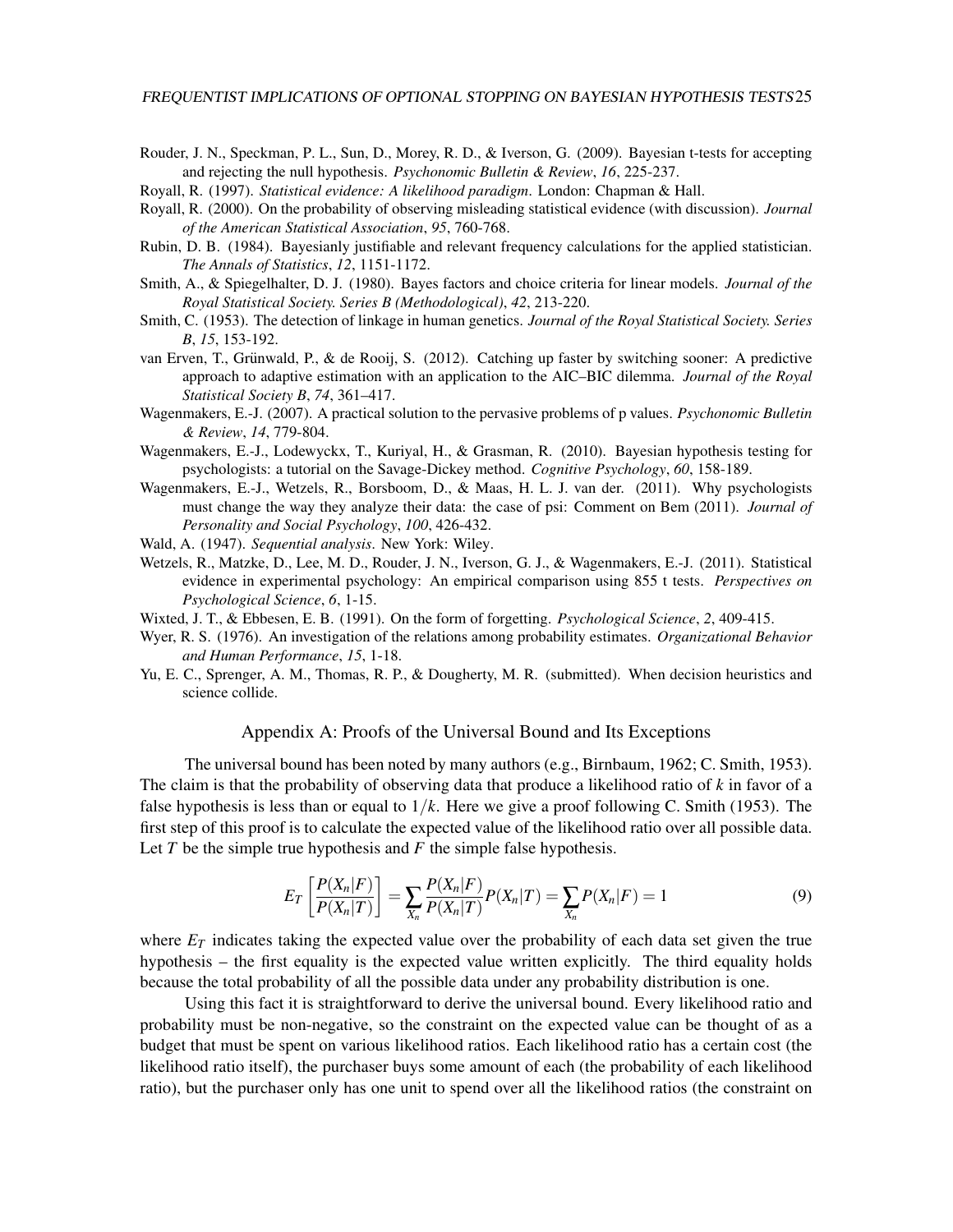the expected value). If the probability of the likelihood ratio equaling  $k$  was equal to  $1/k$ , then the expected value would be  $k \times (1/k) = 1$  and the budget would be exhausted, leaving nothing left to spend on any other likelihood ratios. Thus,  $1/k$  is the maximum probability for this likelihood ratio so it does not exceed the expected value constraint – this makes it the universal bound. Indeed, if there is a probability of  $1/k$  of the likelihood ratio equaling  $k$ , every other data set (which together have probability  $(k-1)/k$  of occurring) must have a likelihood ratio of zero (Royall, 2000), which is infinite evidence for the true hypothesis.

The above proof covers experiments with a fixed number of trials, but was generalized to cases of optional stopping by Kerridge (1963) and more rigorously by Robbins (1970). Here we give a simplified version of Kerridge's proof that is restricted to one simple true and one simple false hypothesis. Let us assume that an experimenter uses preferential stopping and ends the experiment as soon as the likelihood ratio in favor of the false hypothesis exceeds  $k$ . Let  $\sum^*$  denote summation over the sets of data  $X_n$  for which sampling has stopped, meaning sets of data for which the likelihood ratio is greater than or equal to *k*. If sampling has stopped then  $X_n \equiv X_r$  where *r* is the first trial on which the likelihood ratio is greater than or equal to *k*.

Before, we found that the expected value of the likelihood ratio was equal to one when taken over all possible data outcomes. Here we note that by only summing over a portion of the probability distribution, we may find a value less than one,

$$
\sum_{n=1}^{k} \frac{P(X_n|F)}{P(X_n|T)} P(X_n|T) = \sum_{n=1}^{k} P(X_n|F) \le 1.
$$
\n(10)

Next we use the fact that we are summing over likelihood ratios that are greater than or equal to *k* to find a lower bound for the partial expected value

$$
\sum_{n=1}^{k} \frac{P(X_n|F)}{P(X_n|T)} P(X_n|T) \ge k \sum_{n=1}^{k} P(X_n|T).
$$
\n(11)

Combining Equations 10 and 11 we find the bound on the probability that the experiment was stopped at trial *n* or earlier

$$
\sum_{k=1}^{k} P(X_n|T) \leq \frac{1}{k}.\tag{12}
$$

Because the sum is a monotonic increasing function of *n* and is bounded, then  $\lim_{n\to\infty} \sum^* P(X_n|T)$ exists and is less than or equal to  $1/k$ . Thus, no matter how long the experiment runs, the probability that an experiment that uses optional stopping can produce a likelihood ratio that achieves a threshold is less than or equal to the universal bound.

The proofs of the universal bound given above rely on a test of a false hypothesis against the hypothesis that generated the data. Equations 9 and 10 cancel the data generating distribution against the true hypothesis because they are the same. If the truth is a combination of the hypotheses or a composite hypothesis is true, then this cancellation does not hold and neither does the bound.

## *The Universal Bound Can Hold on Average for Composite Hypotheses*

A composite hypothesis is a collection of simple hypotheses and to compute the Bayes factor each simple hypothesis is given a prior probability. Let us assume that the prior on the simple hypotheses is an accurate reflection of the environment: the long-run frequency of each simple hypothesis occurring is proportional to its prior probability. In this case, the universal bound